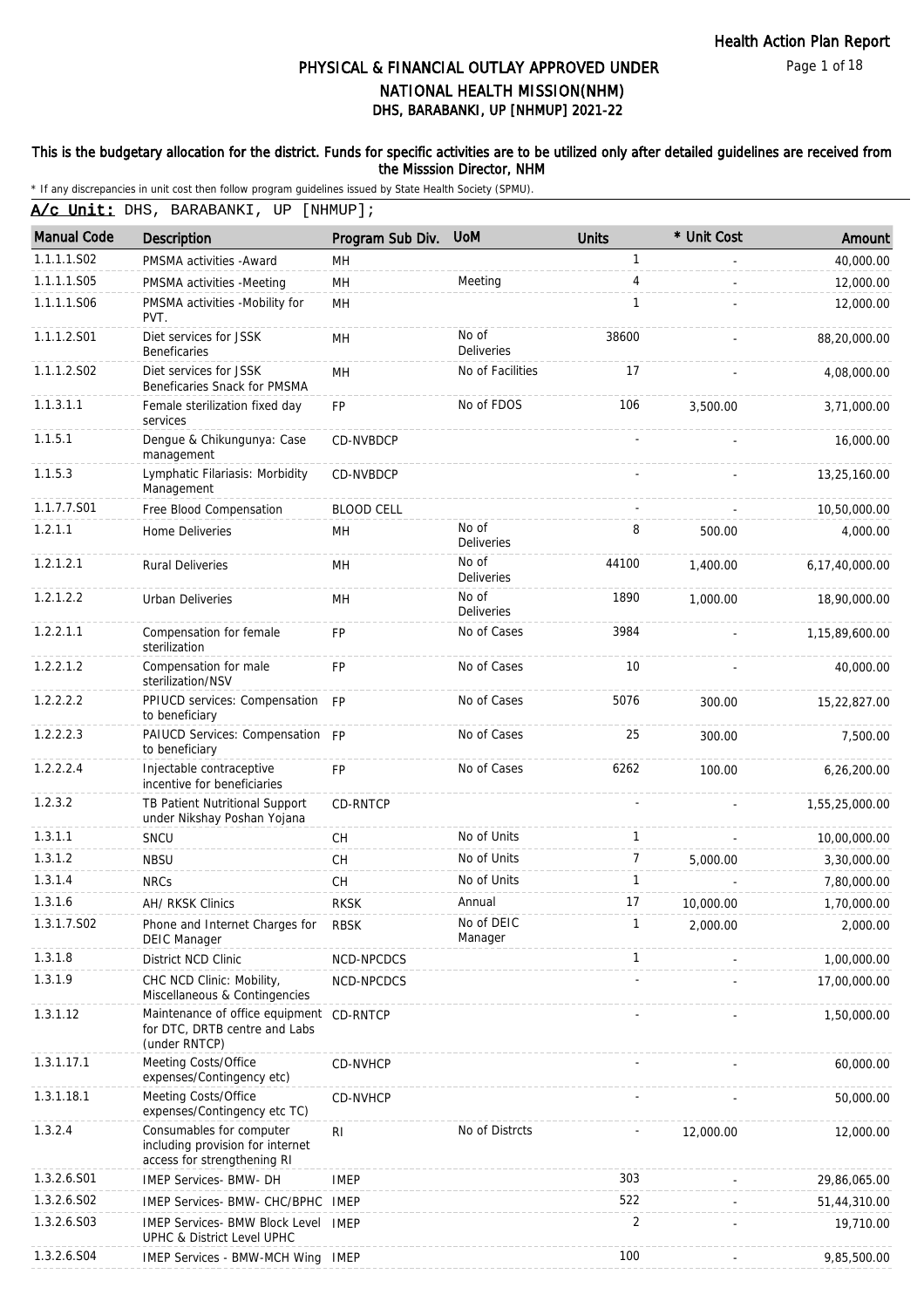Page 2 of 18

# DHS, BARABANKI, UP [NHMUP] 2021-22 PHYSICAL & FINANCIAL OUTLAY APPROVED UNDER NATIONAL HEALTH MISSION(NHM)

### This is the budgetary allocation for the district. Funds for specific activities are to be utilized only after detailed guidelines are received from the Misssion Director, NHM

| <b>Manual Code</b> | Description                                                                                                                                                                                                  | Program Sub Div. | <b>UoM</b>           | <b>Units</b> | * Unit Cost | Amount         |
|--------------------|--------------------------------------------------------------------------------------------------------------------------------------------------------------------------------------------------------------|------------------|----------------------|--------------|-------------|----------------|
| 1.3.2.6.S05        | <b>IMEP Services- BMW-TRAUMA</b><br><b>CENTERS</b>                                                                                                                                                           | <b>IMEP</b>      |                      | 10           |             | 98,550.00      |
| 1.3.2.6.S06        | <b>IMEP Services- Machnized</b><br>Cleaning - DH                                                                                                                                                             | <b>IMEP</b>      |                      | 3            |             | 1,11,46,000.00 |
| 1.3.2.6.S07        | <b>IMEP Services- Machnized</b><br>Cleaning - MCH Wing (100 Bed)                                                                                                                                             | <b>IMEP</b>      |                      | $\mathbf{1}$ |             | 37,18,000.00   |
| 1.3.2.6.S09        | <b>IMEP Services- Mechanized</b><br>Laundry- District Level Hospital                                                                                                                                         | <b>IMEP</b>      |                      | 3            |             | 40,74,000.00   |
| 1.3.2.6.S10        | IMEP Services- Cleaning -<br>CHC/BPHC                                                                                                                                                                        | <b>IMEP</b>      | per bed per<br>month | 522          | 548.35      | 34, 34, 864.00 |
| 1.3.2.6.S12        | IMEP Services-Cleaning -<br><b>TRAUMA CENTERS</b>                                                                                                                                                            | <b>IMEP</b>      | per bed per<br>month | 10           | 548.35      | 65,802.00      |
| 1.3.2.6.S17        | <b>IMEP Services- Mechanized</b><br>Laundry- MCH Wing (100 Bed)                                                                                                                                              | <b>IMEP</b>      |                      | $\mathbf{1}$ |             | 13,45,000.00   |
| 2.2.1              | POL for Family Planning/ Others                                                                                                                                                                              | <b>FP</b>        | No of FDOS           | 106          | 1,000.00    | 1,06,000.00    |
| 2.2.2              | Mobility & Communication<br>support for AH counsellors &<br><b>RKSK Coordinators</b>                                                                                                                         | <b>RKSK</b>      |                      | 34           |             | 3,26,400.00    |
| 2.2.3              | Mobility support for RBSK Mobile RBSK<br>health team                                                                                                                                                         |                  | No of Vehicle        | 30           | 33,000.00   | 1,18,80,000.00 |
| 2.2.4              | Support for RBSK: CUG<br>connection per team and rental                                                                                                                                                      | <b>RBSK</b>      | No of Team           | 30           | 200.00      | 72,000.00      |
| 2.2.11             | Any Other                                                                                                                                                                                                    |                  |                      |              |             | 3,66,000.00    |
| 2.3.1.1.2          | Monthly Village Health and<br><b>Nutrition Days</b>                                                                                                                                                          | R <sub>1</sub>   | No of Session        | 11213        | 100.00      | 11,21,300.00   |
| 2.3.1.5            | Organizing Adolescent Health<br>day                                                                                                                                                                          | <b>RKSK</b>      | AHD                  | 300          | 2,500.00    | 7,50,000.00    |
| 2.3.1.6            | Organising Adolescent Friendly<br>Club meetings at subcentre<br>Level                                                                                                                                        | <b>RKSK</b>      | <b>AFC Meeting</b>   | 600          | 250.00      | 1,50,000.00    |
| 2.3.1.10           | Mobility support for mobile<br>health team/ TA/DA to<br>vaccinators                                                                                                                                          | R <sub>1</sub>   | No of Vehicle        | 3            | 3,96,000.00 | 11,88,000.00   |
| 2.3.1.11           | Outreach for demand<br>generation, testing and<br>treatment of Viral Hepatitis<br>through Mobile Medical<br>Units/NGOs/CBOs/etc                                                                              | CD-NVHCP         |                      |              |             | 20,000.00      |
| 2.3.2.3            | DMHP: Targeted interventions at NCD-NMHP<br>community level Activities &<br>interventions targeted at<br>schools, colleges, workplaces,<br>out of school adolescents, urban<br>slums and suicide prevention. |                  |                      | $\mathbf{1}$ |             | 6,00,000.00    |
| 2.3.3.2            | Screening and free spectacles to NCD-NPCB<br>school children                                                                                                                                                 |                  | No of Cases          |              |             | 11,42,400.00   |
| 2.3.3.3            | Screening and free spectacles<br>for near work to Old Person                                                                                                                                                 | NCD-NPCB         | No of Cases          |              |             | 5,71,200.00    |
| 2.3.3.4.1          | Coverage of Public School and<br>Private school                                                                                                                                                              | <b>NCD-NTCP</b>  |                      | $\mathbf{1}$ |             | 4,99,660.00    |
| 2.3.3.4.5          | Sensitization campaign for<br>college students                                                                                                                                                               | NCD-NTCP         |                      | $\mathbf{1}$ |             | 2,00,000.00    |
| 3.1.1.3.2.S01      | ASHA/AWW/Volunteer Incentive<br>for detection of leprosy                                                                                                                                                     | CD-NLEP          |                      |              |             | 97,000.00      |
| 3.1.1.3.2.S02      | ASHA Incentive for PB<br>(Treatment completion)                                                                                                                                                              | CD-NLEP          |                      |              |             | 74,400.00      |
| 3.1.1.3.2.S03      | ASHA Incentive for MB<br>(Treatment completion)                                                                                                                                                              | CD-NLEP          |                      |              |             | 93,120.00      |
| 3.1.1.3.3          | Any Other ASHS Incentives<br>(ASHA Involvement under NLEP<br>- Sensitisation)                                                                                                                                | CD-NLEP          |                      |              |             | 65,200.00      |
| 3.1.1.3.A.S01      | ASHA Incentive/ Honorarium for CD-NVBDCP                                                                                                                                                                     |                  |                      |              |             | 2,25,000.00    |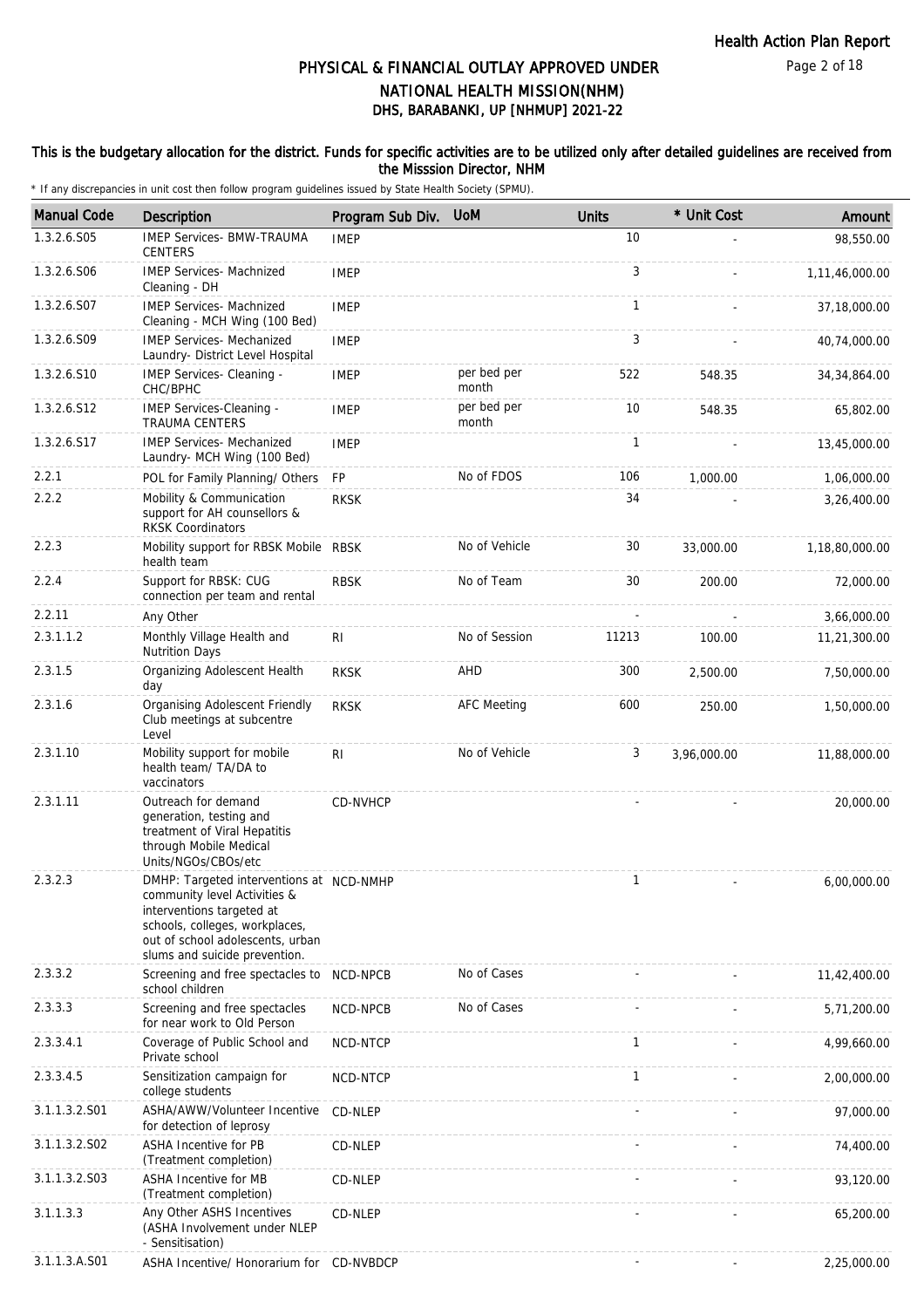Page 3 of 18

# PHYSICAL & FINANCIAL OUTLAY APPROVED UNDER NATIONAL HEALTH MISSION(NHM)

# DHS, BARABANKI, UP [NHMUP] 2021-22

### This is the budgetary allocation for the district. Funds for specific activities are to be utilized only after detailed guidelines are received from the Misssion Director, NHM

| <b>Manual Code</b> | Description                                                                                                          | Program Sub Div. | <b>UoM</b>                               | <b>Units</b> | * Unit Cost | Amount         |
|--------------------|----------------------------------------------------------------------------------------------------------------------|------------------|------------------------------------------|--------------|-------------|----------------|
|                    | Malaria and LLIN Distribution                                                                                        |                  |                                          |              |             |                |
| 3.1.1.3.A.S02      | ASHA Incentive for Dengue and<br>Chikungunya                                                                         | CD-NVBDCP        |                                          |              |             | 32,93,000.00   |
| 3.1.1.3.A.S04      | ASHA incentive for referral of<br>AES/JE cases to the nearest<br>CHC/DH/Medical College                              | CD-NVBDCP        |                                          |              |             | 6,000.00       |
| 3.1.1.3.A.S05      | Honorarium for Drug Distribution CD-NVBDCP<br>including ASHAs and supervisors<br>involved in MDA                     |                  |                                          |              |             | 87, 85, 710.00 |
| 3.1.1.4.A.1.S01    | ASHA Incentive Filling of CBAC<br>forms and familly folder of<br>patients with confirm NCD cases                     | CP               | No. of<br><b>Beneficiaries</b>           |              | 10.00       | 47,33,040.00   |
| 3.1.1.1.4.S09.A    | ASHA incentive for HRP<br>identification and follow up                                                               | MН               | No of HRP                                | 3100         | 300.00      | 9,30,000.00    |
| 3.1.1.1.1.S01      | JSY Incentive to ASHA                                                                                                | <b>MH</b>        | No of<br><b>Deliveries</b>               | 42300        |             | 2,53,80,000.00 |
| 3.1.1.1.1.S03      | National Iron Plus Incentive for<br>mobilizing children and/or<br>ensuring compliance and<br>reporting (6-59 months) | <b>CH</b>        | No of ASHA                               | 3275         | 50.00       | 9,82,500.00    |
| 3.1.1.1.2.S01      | ASHA incentive under MAA<br>programme @ Rs 100 per ASHA<br>for quarterly mother's meeting                            | <b>CH</b>        | No of ASHA                               | 3275         | 100.00      | 13,10,000.00   |
| 3.1.1.1.2.S02      | Incentive for Home Based<br>Newborn Care programme                                                                   | СH               | No. of Child                             | 73149        | 250.00      | 1,82,87,250.00 |
| 3.1.1.1.2.S04      | Incentive for referral of SAM<br>cases to NRC and for follow up<br>of discharge SAM children from<br><b>NRCs</b>     | <b>CH</b>        | No.of SAM<br>Child referal &<br>followup | 1            | 150.00      | 28,800.00      |
| 3.1.1.1.2.S05      | Incentive for National<br>Deworming Day for mobilising<br>out of school children                                     | <b>RKSK</b>      | ASHA                                     | 3393         | 100.00      | 3,39,300.00    |
| 3.1.1.1.2.S06      | Incentive for IDCF for<br>prophylactic distribution of ORS<br>to family with under-five<br>children.                 | CH               | No of ASHA                               | 3275         | 100.00      | 3,27,500.00    |
| 3.1.1.1.2.S07      | Incentive to ASHA for Quaterly<br>Visit Under HBYC                                                                   | СH               | No of Children                           | 40638        | 50.00       | 1,01,59,500.00 |
| 3.1.1.1.3.S01      | ASHA Incentive under<br>Immunzation                                                                                  | RI               | No of Children                           | 77475        | 225.00      | 1,74,31,920.00 |
| 3.1.1.1.4.S08      | ASHA incentive for injectable<br>contraceptive (Antara)                                                              | FP               | No of Cases                              | 4817         | 100.00      | 4,81,700.00    |
| 3.1.1.1.4.S09.B    | Reimbursement of travel<br>expenses for accompanying a<br>women to facility for medical<br>abortion                  | <b>FP</b>        | No of Cases                              | 200          | 225.00      | 45,000.00      |
| 3.1.1.1.4.S09.C    | Reimbursement of travel<br>expenses for accompanying a<br>women to facility for surgical<br>abortion (MVA/EVA)       | <b>FP</b>        | No of Cases                              | 240          | 150.00      | 36,000.00      |
| 3.1.1.1.4.S01      | <b>ASHA Incentives under Saas</b><br>Bahu Sammellan                                                                  | <b>FP</b>        | No of Events                             | 2639         | 100.00      | 2,63,900.00    |
| 3.1.1.1.4.S02      | ASHA Incentives under Nayi Pehl FP<br>Kit                                                                            |                  | No of Kits                               | 13100        | 100.00      | 13,10,000.00   |
| 3.1.1.1.4.S04      | ASHA PPIUCD incentive for<br>accompanying the client for<br>PPIUCD insertion                                         | FP               | No of Cases                              | 6111         | 150.00      | 9,16,677.00    |
| 3.1.1.1.4.S05      | ASHA PAIUCD incentive for<br>accompanying the client for<br>PAIUCD insertion                                         | <b>FP</b>        | No. of cases                             | 25           | 150.00      | 3,750.00       |
| 3.1.1.1.4.S06.A    | ASHA incentive under ESB<br>scheme for promoting spacing of<br>births between 02 children                            | <b>FP</b>        | No. of cases                             | 2000         | 500.00      | 10,00,000.00   |
| 3.1.1.1.4.S06.B    |                                                                                                                      |                  | No. of cases                             | 1257         |             |                |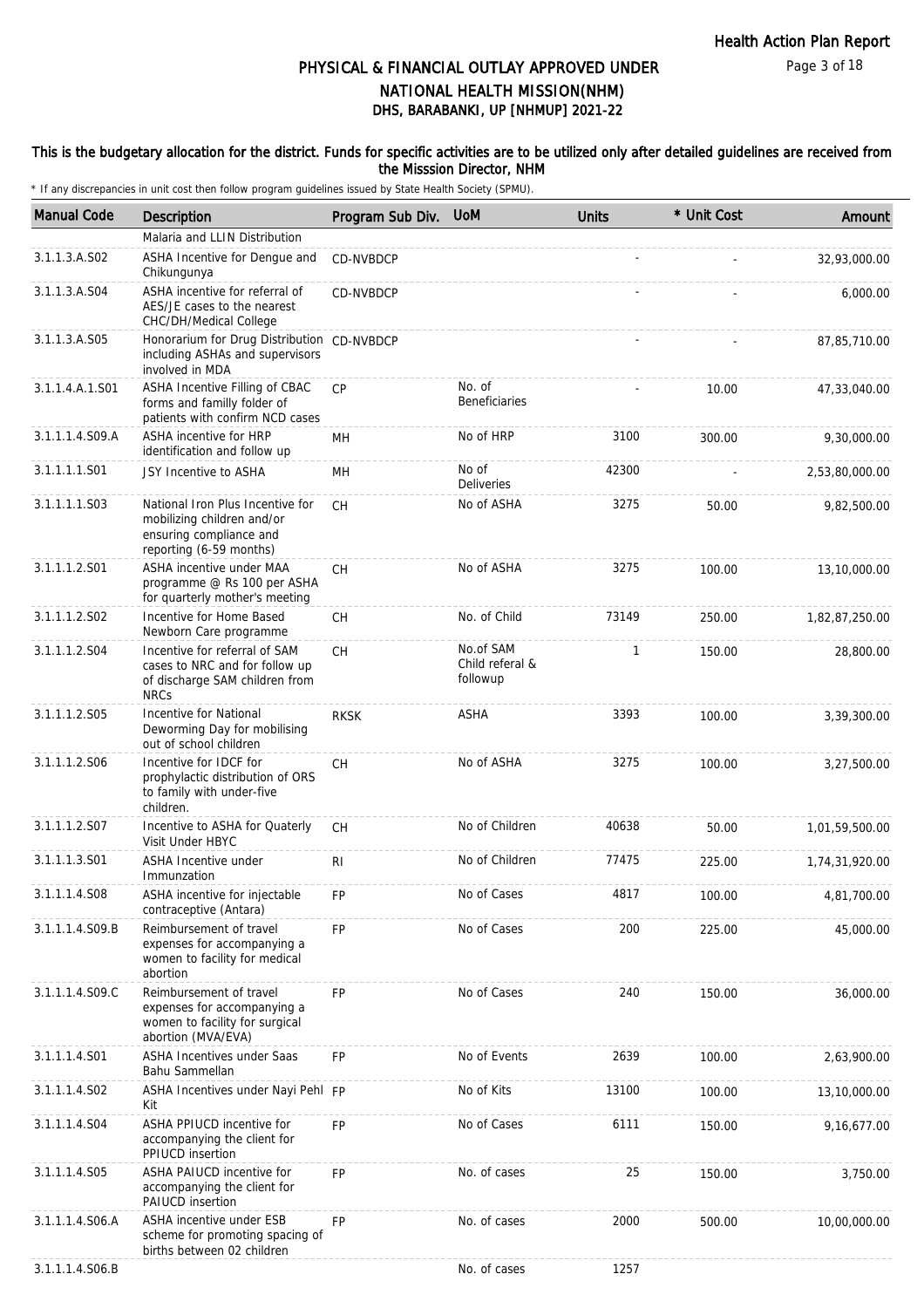# PHYSICAL & FINANCIAL OUTLAY APPROVED UNDER NATIONAL HEALTH MISSION(NHM)

DHS, BARABANKI, UP [NHMUP] 2021-22

### This is the budgetary allocation for the district. Funds for specific activities are to be utilized only after detailed guidelines are received from the Misssion Director, NHM

| <b>Manual Code</b> | <b>Description</b>                                                                                                         | Program Sub Div. | <b>UoM</b>                             | <b>Units</b> | * Unit Cost | Amount         |
|--------------------|----------------------------------------------------------------------------------------------------------------------------|------------------|----------------------------------------|--------------|-------------|----------------|
|                    | ASHA incentive under ESB<br>scheme for promoting spacing of<br>02 years after marriage                                     | <b>FP</b>        |                                        |              |             | 6,28,500.00    |
| 3.1.1.1.4.S07      | ASHA incentive under ESB<br>scheme for promoting Adoption<br>of Limiting Method upto Two<br>Children                       | <b>FP</b>        | No of Cases                            | 641          | 1,000.00    | 6,41,000.00    |
| 3.1.1.1.5.S02      | Incentive for mobilizing<br>adolescents and community for<br>AHD                                                           | <b>RKSK</b>      | ASHA                                   | 375          | 200.00      | 3,00,000.00    |
| 3.1.1.5            | ASHA incentives for routine<br>activities                                                                                  | <b>CP</b>        | No. of Rural &<br>Rurban ASHA          |              | 2,000.00    | 8,34,24,000.00 |
| 3.1.1.6.S01        | Incentive to ASHA Facilitator for<br>CBAC, HRP and SAM Tracking                                                            | CP               | No of AF                               |              | 1,700.00    | 33,25,200.00   |
| 3.1.1.6.S02        | Incentive to ASHA for Health<br>Promotion Day                                                                              | <b>CP</b>        | No. of Rural &<br>Rurban ASHA          |              | 200.00      | 83,42,400.00   |
| 3.1.1.6.S03        | Incentive to ASHA under PMMVY CP                                                                                           |                  | No. of<br><b>Beneficiaries</b>         |              | 100.00      | 24,77,300.00   |
| 3.1.1.6.S04        | ASHA Beema- Pradhan Mantri<br>Jeevan Jyoti & Suraksh Bima<br>Yojna                                                         | CP               |                                        |              |             | 12,03,258.00   |
| 3.1.1.6.S05        | Mother Group Meeting                                                                                                       | <b>CP</b>        | No. of Rural &<br>Rurban ASHA          |              |             | 99,09,200.00   |
| 3.1.3.1.1.S01      | Asha/ Asha Sangni Uniform                                                                                                  | <b>CP</b>        | No. of<br>Rural, Rurban<br>ASHA & AF   |              | 600.00      | 22,21,200.00   |
| 3.1.3.1.1.S02      | Asha/ Asha Sangni Umbrella                                                                                                 | <b>CP</b>        | No. of<br>Rural, Rurban<br>ASHA & AF   |              | 200.00      | 7,40,400.00    |
| 3.1.3.1.3          | Awards to ASHA's/Link workers                                                                                              | <b>CP</b>        | No. of<br>Rural, Urban<br>,Rurban ASHA |              | 300.00      | 10,64,500.00   |
| 3.1.3.1.6          | Supervision costs by ASHA<br>facilitators (Shangni) (12<br>months)                                                         | CP               | No of AF                               |              | 7,200.00    | 1,40,83,200.00 |
| 3.1.1.1.3.S02.A    | Mobilization of children through<br>ASHA or other mobilizers                                                               | R <sub>l</sub>   | No of Session                          | 32310        | 150.00      | 48,46,500.00   |
| 3.1.3.5.S01        | Incentive for other link workers<br>for Prepration of Due List of<br>Childrens to be immunized                             | R <sub>l</sub>   | No of Session                          | 17376        | 100.00      | 17,37,600.00   |
| 3.1.2.10.S03       | Incentive to ASHA Cluster<br>Meeting                                                                                       | <b>CP</b>        |                                        |              |             | 47,31,250.00   |
| 3.2.3.1.1          | <b>Treatment Supporter</b><br>Honorarium (Rs 1000)                                                                         | CD-RNTCP         |                                        |              |             | 36,00,000.00   |
| 3.2.3.1.2          | <b>Treatment Supporter</b><br>Honorarium (Rs 5000)                                                                         | CD-RNTCP         |                                        |              |             | 4,14,000.00    |
| 3.2.3.1.3          | Incentive for informant (Rs 500)                                                                                           | CD-RNTCP         |                                        |              |             | 5,85,000.00    |
| 3.2.3.1.4.S01      | State/District TB Forums                                                                                                   | CD-RNTCP         |                                        |              |             | 5,000.00       |
| 3.2.3.1.4.S02      | <b>Community Engagement</b><br>activities /Incentive for<br>community<br>volunteers/supervisors /LT etc<br>undertaking ACF | CD-RNTCP         |                                        |              |             | 25,95,000.00   |
| 3.2.1.1.S02        | Other activities under Mission<br>Parivar Vikas: Demand<br>Generation (Saas Bahu<br>Sammellan)                             | <b>FP</b>        | No of Events                           | 2639         | 1,500.00    | 39,58,500.00   |
| 3.2.1.2            | Incentives for Peer Educators                                                                                              | <b>RKSK</b>      | Peer Educator                          | 1500         | 50.00       | 9,00,000.00    |
| 3.3.2              | Orientation Workshops,<br>Trainings and capacity building<br>of PRI for RKS at District Health<br>Societies, CHC and PHC   | <b>CP</b>        |                                        |              |             | 7,46,400.00    |
| 3.3.3.2            | Training of PRI's                                                                                                          | NCD-NTCP         |                                        | $\mathbf{1}$ |             | 30,000.00      |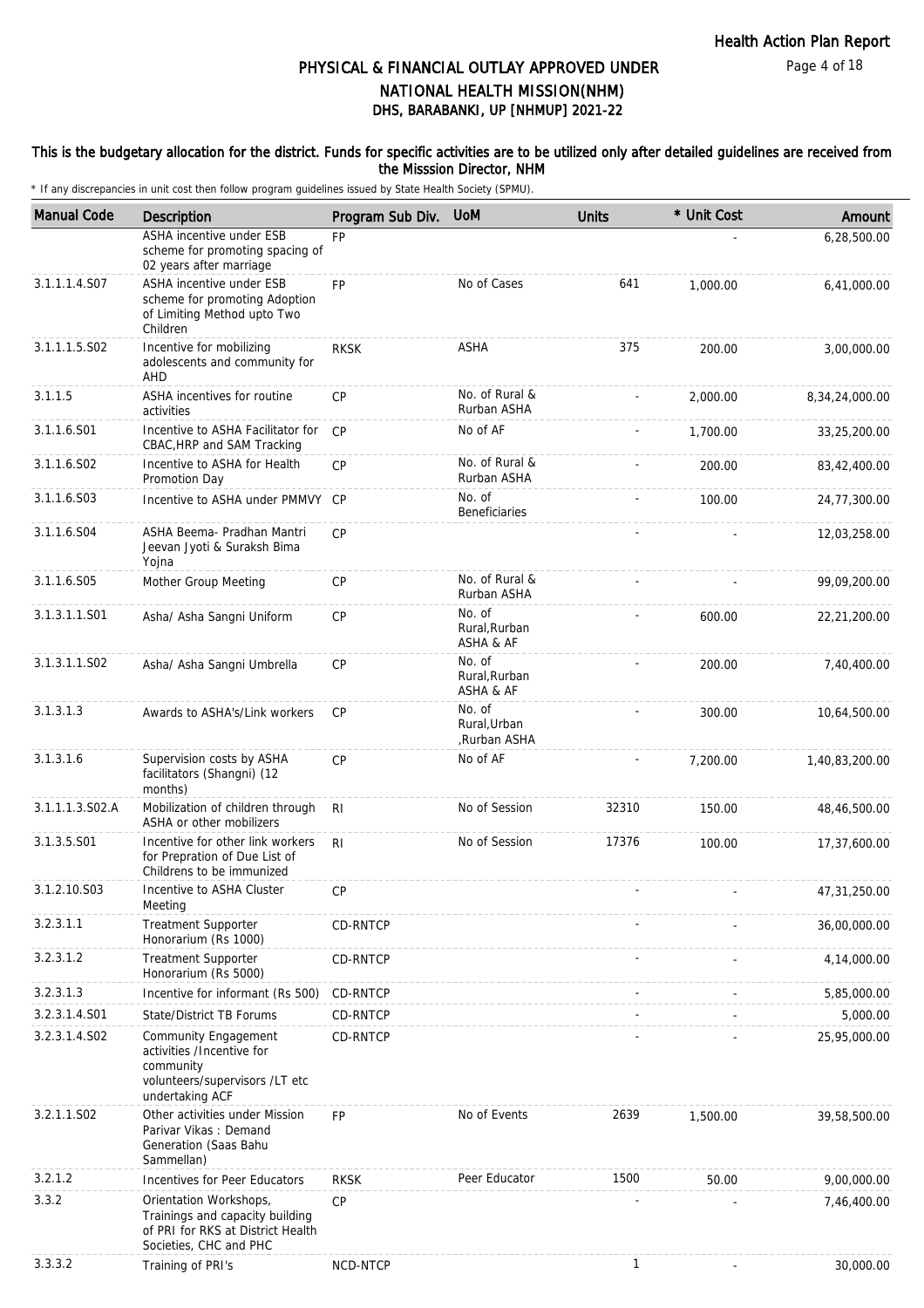### This is the budgetary allocation for the district. Funds for specific activities are to be utilized only after detailed guidelines are received from the Misssion Director, NHM

| <b>Manual Code</b> | Description                                                                                                  | Program Sub Div.  | <b>UoM</b>                        | <b>Units</b> | * Unit Cost | Amount         |
|--------------------|--------------------------------------------------------------------------------------------------------------|-------------------|-----------------------------------|--------------|-------------|----------------|
|                    | representatives/ Police<br>personnel/ Teachers/ Transport<br>personnel/ NGO personnel/<br>other stakeholders |                   |                                   |              |             |                |
| 3.3.3.3            | Training of PRI under National<br>Program for Climate Change and<br>Human Health (NPCCHH)                    | NCD-NPCCHH        |                                   | $\mathbf{1}$ |             | 70,000.00      |
| 3.3.4.S01          | <b>AAA Platform</b>                                                                                          | CP                | No. of Rural &<br>Rurban ASHA     |              | 75.00       | 50,50,800.00   |
| 4.1.1              | <b>District Hospitals</b>                                                                                    | <b>CP</b>         | No. of DH                         | 3            | 5,00,000.00 | 15,00,000.00   |
| 4.1.3              | <b>Community Health Centers</b>                                                                              | <b>CP</b>         | No of CHC                         | 19           | 2,50,000.00 | 47,50,000.00   |
| 4.1.4              | Primary Health Centers                                                                                       | СP                | No of PHC                         | 53           | 87,500.00   | 46,37,500.00   |
| 4.1.5              | Sub Centers                                                                                                  | <b>CP</b>         | No. of Sub<br>Centre              |              | 10,000.00   | 33,90,000.00   |
| 4.1.6              | Village Health Sanitation &<br><b>Nutrition Committee</b>                                                    | <b>CP</b>         | No. of VHSNC                      |              | 10,000.00   | 1,55,10,000.00 |
| 4.1.7.S01          | H&WC Additional Untied Grant-<br><b>SC</b>                                                                   | <b>CP</b>         | No. of HWC-<br>SC                 |              | 30,000.00   | 66,50,000.00   |
| 4.1.7.S02          | <b>H&amp;WC Additional Untied Grant-</b><br>PHC                                                              | CP                | No. of HWC-<br>PHC                |              | 50,000.00   | 26,00,000.00   |
| 5.1.1.2.8          | Infrastructure strengthening of<br>SC to H&WC                                                                | CP                | No. of HWC-<br><b>SC</b>          |              | 7,00,000.00 | 7,98,00,000.00 |
| 5.1.1.2.9          | Infrastructure strengthening of<br>PHC to H&WC                                                               | <b>CP</b>         | No. of HWC-<br><b>PHC</b>         |              | 2,74,000.00 | 2,74,000.00    |
| 5.1.2              | Sub Centre Rent and<br>Contingencies                                                                         | <b>CP</b>         |                                   |              |             | 21,96,000.00   |
| 5.3.3              | Blood bank/ Blood storage/ Day<br>care centre for<br>hemoglobinopathies                                      | <b>BLOOD CELL</b> | Lumpsump                          |              |             | 50,000.00      |
| 5.3.9              | Safety Pits                                                                                                  | RI.               | No of piece                       | 16           | 6,000.00    | 96,000.00      |
| 5.3.13             | <b>ICU Establishment in Endemic</b><br><b>District</b>                                                       | <b>CD-NVBDCP</b>  |                                   |              |             | 42,000.00      |
| 5.3.14             | Civil Works under RNTCP                                                                                      | CD-RNTCP          |                                   |              |             | 1,60,000.00    |
| 6.1.1.1.2.S02      | FRU Strengthening                                                                                            | MН                | List of<br>Different<br>Equipment |              |             | 10,41,198.00   |
| 6.1.1.1.5          | Any other Equipment<br>(Instrument and Equipment for<br>HWC)                                                 | MН                | List of<br>Different<br>Equipment | 4            |             | 8,00,000.00    |
| 6.1.1.3.3          | Minilap kits                                                                                                 | FP                | No of Kits                        | 15           | 3,000.00    | 45,000.00      |
| 6.1.1.3.5          | PPIUCD forceps                                                                                               | FP                | No of Kelly<br>forcep             | 30           | 600.00      | 18,000.00      |
| 6.1.5.1.1          | Grant-in-aid for Vision Centre<br>(PHC) (Govt.)                                                              | NCD-NPCB          |                                   |              |             | 1,00,000.00    |
| 6.1.1.21.1         | Recurring GIA: Machinery &<br>Equipment for DH                                                               | NCD-NPHCE         |                                   | 1            |             | 1,50,000.00    |
| 6.1.2.6.F1.S03     | IT Recurring Expenses for PHC                                                                                | <b>CP</b>         |                                   |              |             | 2,55,000.00    |
| 6.1.2.6.F1.S04     | Laptop for HWC-PHC                                                                                           | <b>CP</b>         |                                   |              |             | 65,000.00      |
| 6.1.4.3.1          | <b>MCR</b>                                                                                                   | CD-NLEP           |                                   |              |             | 1,20,000.00    |
| 6.1.4.3.2          | Aids/Appliance                                                                                               | CD-NLEP           |                                   |              |             | 17,000.00      |
| 6.1.4.3.3          | Equipment                                                                                                    | CD-NLEP           |                                   |              |             | 5,000.00       |
| 6.1.6.1            | Repairs of Laparoscopes                                                                                      |                   | No of<br>Laproscopes              | 2            | 25,000.00   | 50,000.00      |
| 6.2.1.1.A7.S05.a   | Drugs & Consumables Normal<br>Delivery L1 Facility                                                           | MН                | No of<br>Deliveries               | 9800         |             | 1,96,000.00    |
| 6.2.1.1.A7.S05.b   | Drugs & Consumables Normal<br>Delivery L2 Facility                                                           | MH                | No of<br>Deliveries               | 24000        |             | 9,60,000.00    |
| 6.2.1.1.A7.S05.c   | Drugs & Consumables Normal<br>Delivery L3 Facility                                                           | MH                | No of<br>Deliveries               | 14600        |             | 11,68,000.00   |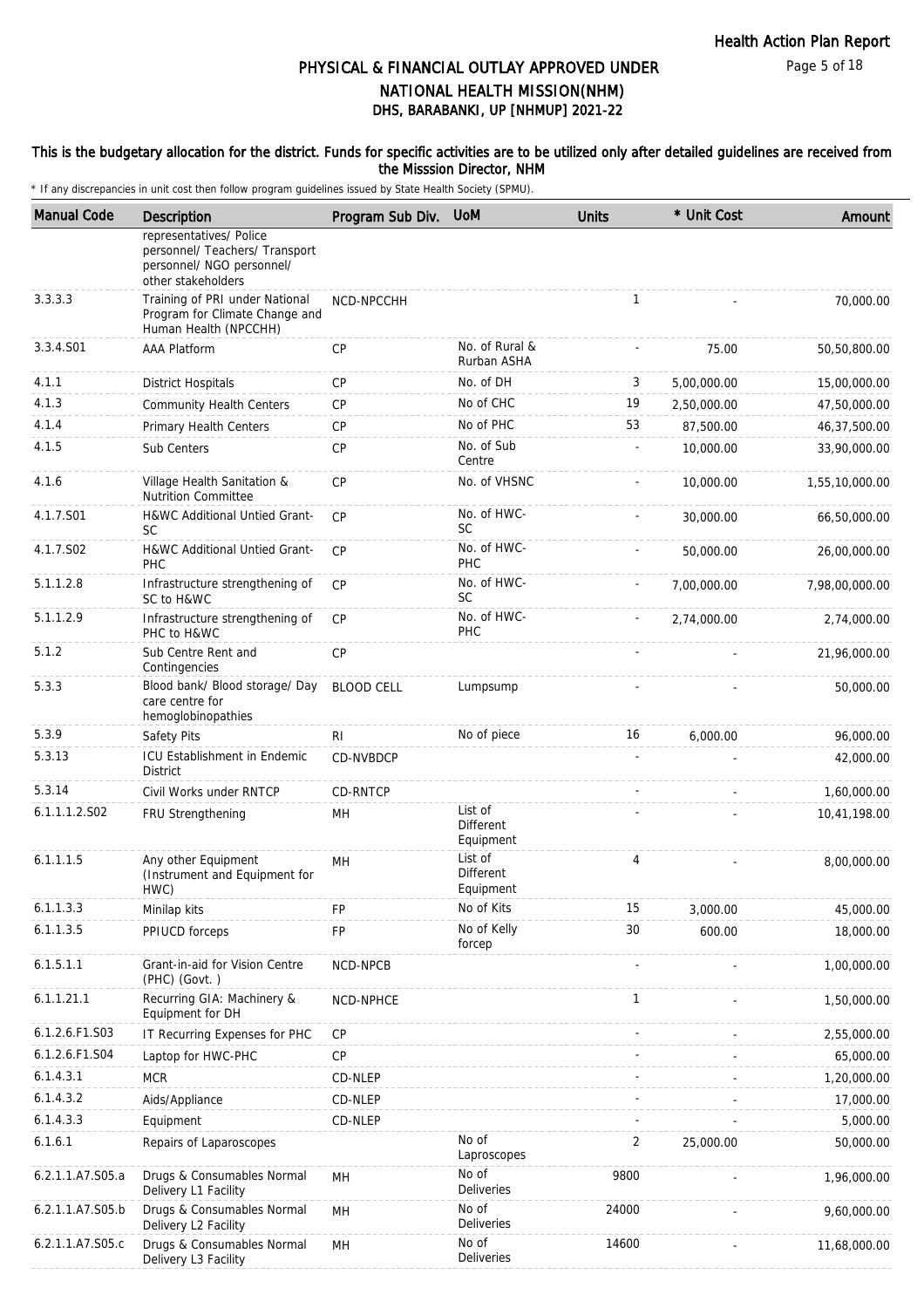### This is the budgetary allocation for the district. Funds for specific activities are to be utilized only after detailed guidelines are received from the Misssion Director, NHM

| <b>Manual Code</b> | <b>Description</b>                                                                                         | Program Sub Div.  | <b>UoM</b>                                         | <b>Units</b> | * Unit Cost | Amount         |
|--------------------|------------------------------------------------------------------------------------------------------------|-------------------|----------------------------------------------------|--------------|-------------|----------------|
| 6.2.1.1.A7.S05.d   | Drugs & Consumables Caesarean MH<br>Delivery L3 Facility                                                   |                   | No of<br>Deliveries                                | 2200         |             | 7,92,000.00    |
| 6.2.1.2.2.12       | AEFI kit under RI Program                                                                                  | RI                | No. of Kits                                        | 85           | 200.00      | 17,000.00      |
| 6.2.1.3.1          | Nayi Pehl Kit                                                                                              | <b>FP</b>         | No of Kits                                         | 13100        | 220.00      | 28,82,000.00   |
| 6.2.1.5.1          | Medicine for Mobile health team                                                                            | <b>RBSK</b>       | No of Team                                         | 30           | 5,000.00    | 1,50,000.00    |
| 6.2.1.6.1          | Red/Black plastic bags et                                                                                  | RI                | No of Session                                      | 56064        | 9.00        | 5,04,576.00    |
| 6.2.1.6.2          | Bleach/Hypochlorite solution/<br>Twin bucket                                                               | R <sub>1</sub>    | No of Facilities                                   |              |             | 28,500.00      |
| 6.2.2.1.4          | Replenishment of ASHA HBNC<br>kits                                                                         | CP                | No of ASHA                                         |              | 150.00      | 4,60,800.00    |
| 6.2.2.2.2          | Drugs and Supplies for blood<br>related disorders-<br>Haemoglobinopathies                                  | <b>BLOOD CELL</b> |                                                    |              |             | 1,00,000.00    |
| 6.2.2.4.1          | Drugs & Supplies for Ayush                                                                                 | AYUSH             | No of Doctors                                      | 33           | 50,000.00   | 16,50,000.00   |
| 6.2.2.6.1          | Lab strengthening of SHC - HWC CP                                                                          |                   |                                                    |              |             | 41,62,500.00   |
| 6.2.2.6.2          | Lab strengthening of PHC - HWC CP                                                                          |                   |                                                    |              |             | 16,60,000.00   |
| 6.2.3.1.1          | Chloroquine phosphate tablets                                                                              | CD-NVBDCP         |                                                    |              |             | 15,000.00      |
| 6.2.3.1.2          | Primaquine tablets 2.5 mg                                                                                  | CD-NVBDCP         |                                                    |              |             | 7,500.00       |
| 6.2.3.1.3          | Primaquine tablets 7.5 mg                                                                                  | CD-NVBDCP         |                                                    |              |             | 15,000.00      |
| 6.2.3.1.12         | RDT Malaria - bi-valent (For Non CD-NVBDCP<br>Project states)                                              |                   |                                                    |              |             | 2,13,500.00    |
| 6.2.3.2.1          | Supportive drugs, lab. Reagents                                                                            | CD-NLEP           |                                                    |              |             | 13,000.00      |
| 6.2.3.3.1          | Laboratory Materials                                                                                       | CD-RNTCP          |                                                    |              |             | 24,00,000.00   |
| 6.2.3.3.2          | Procurement of Drugs                                                                                       | CD-RNTCP          |                                                    |              |             | 12,40,000.00   |
| 6.2.4.1.1          | Assistance for<br>consumables/drugs/medicines to<br>the Govt./District Hospital for<br>Cat sx etc          | NCD-NPCB          | No of Cases                                        |              |             | 20,09,880.00   |
| 6.2.4.5.1          | Drugs & Consumables for NCD<br>Management (incl. Diabetes,<br>Hypertension, Strokes etc)for<br>whole dist. | NCD-NPCDCS        |                                                    | $\mathbf{1}$ |             | 2,00,000.00    |
| 6.2.4.5.3          | Drugs & Diagnostic for NCD<br>Management incl. Diabetes,<br>Hypertension, Strokes etc                      | NCD-NPCDCS        |                                                    |              |             | 5,10,000.00    |
| 6.2.4.5.6          | Drugs & supplies for Universal<br>Screening of NCDs                                                        | NCD-NPCDCS        |                                                    |              |             | 49,42,000.00   |
| $6.1.3.2.a.$ S01   | Free Diagnostics for Pregnant<br>women under JSSK - USG on<br>PPP for PMSMA                                | MН                | No of ANC                                          | 1200         |             | 3,60,000.00    |
| $6.1.3.2.a.$ SO2   | Free Diagnostics for Pregnant<br>women under JSSK- AVD for for<br>HIV & Syphilis at VHNDs                  | MH                | No of ANC                                          | 432          |             |                |
| $6.1.3.2.a.$ SO3   | Free Diagnostics for Pregnant<br>women under JSSK-MH                                                       | MН                | No of ANC                                          | 80500        |             | 8,05,000.00    |
| 6.1.3.2.b          | Free Diagnostics for Sick infants CH<br>under JSSK                                                         |                   | No of Units                                        | $\mathbf{1}$ |             | 1,20,000.00    |
| 6.3.1.S03          | Any other (please specify)                                                                                 |                   |                                                    |              |             | 2,44,00,000.00 |
| 7.5.1              | Tribal Patient Support &<br><b>Transportation Charges</b>                                                  | CD-RNTCP          |                                                    |              |             | 1,01,200.00    |
| 7.5.2              | Sample collecton &<br>transportation charges                                                               | CD-RNTCP          |                                                    |              |             | 4,49,750.00    |
| 8.1.1.1            | ANMs - MH                                                                                                  | MН                | No of MH ANM                                       | 360          |             | 6,79,29,768.00 |
| 8.1.1.1.S01        | ANM For New Sub-Center - CP                                                                                | CP                |                                                    |              |             | 1,00,63,756.00 |
| 8.1.1.2.S01        | Staff Nurses-100 Beded MCH<br>Wing Neotology                                                               | MН                | No of MCH<br>Neonatology<br>trained Staff<br>Nurse |              |             | 59,46,066.00   |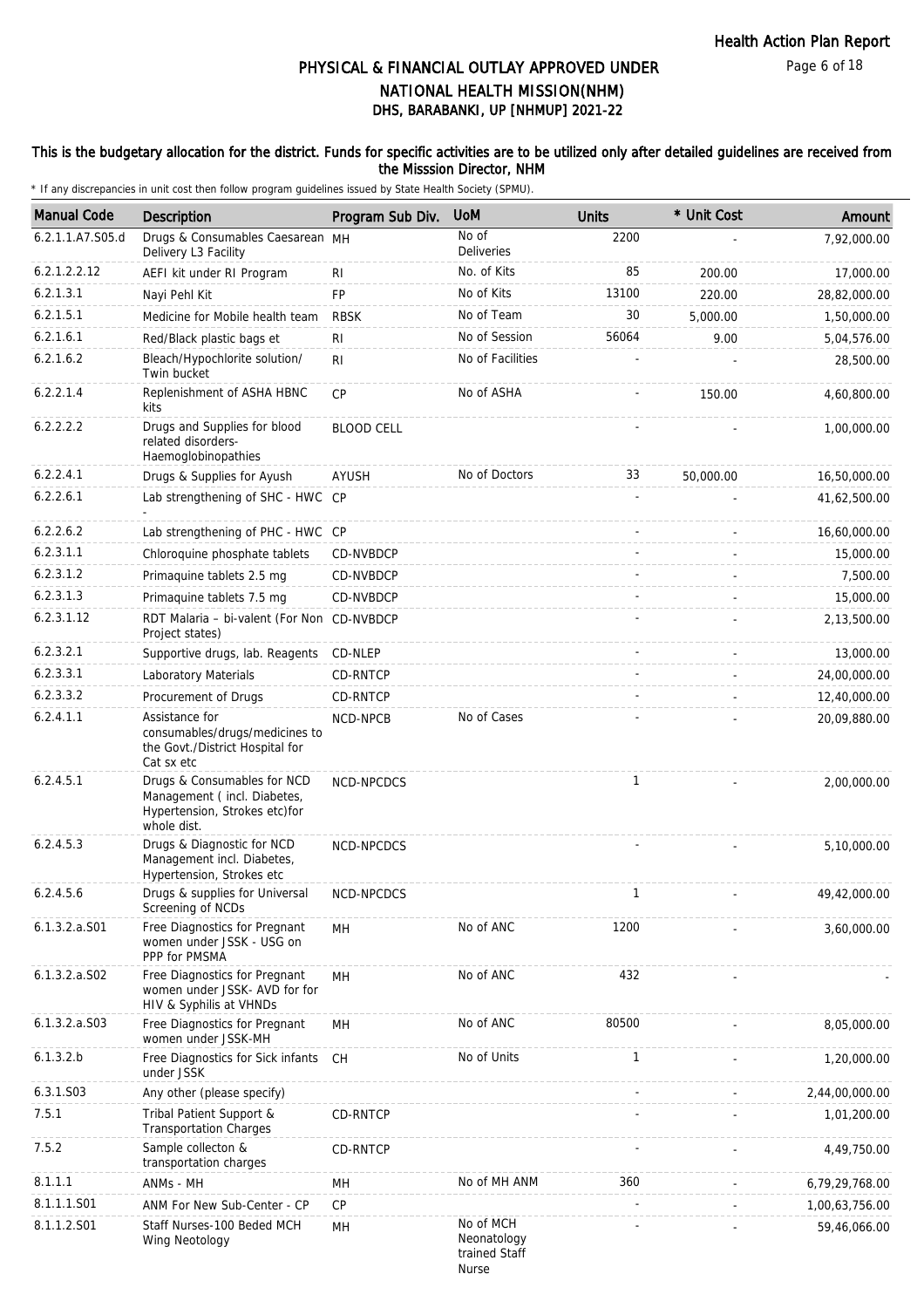Page 7 of 18

# DHS, BARABANKI, UP [NHMUP] 2021-22 PHYSICAL & FINANCIAL OUTLAY APPROVED UNDER NATIONAL HEALTH MISSION(NHM)

### This is the budgetary allocation for the district. Funds for specific activities are to be utilized only after detailed guidelines are received from the Misssion Director, NHM

| <b>Manual Code</b> | Description                                                                              | Program Sub Div. | <b>UoM</b>                                              | <b>Units</b>   | * Unit Cost | Amount         |
|--------------------|------------------------------------------------------------------------------------------|------------------|---------------------------------------------------------|----------------|-------------|----------------|
| 8.1.1.2.S02        | Staff Nurses-100 Beded MCH<br>Wing nursing sister                                        | <b>MH</b>        | No of MCH<br><b>Nursing Sister</b>                      |                |             | 12,44,938.00   |
| 8.1.1.2.S03        | Staff Nurses-CD-NVBDCP-AES/JE CD-NVBDCP                                                  |                  |                                                         | 28             |             | 33,60,000.00   |
| 8.1.1.2.S05        | <b>Staff Nurses-MH</b>                                                                   | MH               | No of MH<br><b>Staff Nurse</b>                          | 83             |             | 2,32,39,087.00 |
| 8.1.1.2.S11        | Staff Nurse HWC - CP                                                                     | CP               |                                                         |                |             | 77, 18, 257.00 |
| 8.1.1.2.S12        | Staff Nurses HWC - MH                                                                    | <b>MH</b>        |                                                         | 12             |             | 14,40,936.00   |
| 8.1.1.5.S01        | Laboratory Technicians -100<br>Beded MCH Wing                                            | MH               | No of MCH<br>Laboratory<br>Technician                   |                |             | 12,28,782.00   |
| 8.1.1.5.S02        | Laboratory Technicians -HR                                                               | <b>HR</b>        |                                                         | 4              |             | 10,59,264.00   |
| 8.1.1.5.S04        | Laboratory Technicians - RNTCP                                                           | CD-RNTCP         |                                                         |                |             | 58,84,240.00   |
| 8.1.1.6.S05        | OT Technician                                                                            | <b>MIS</b>       | No of MH OT<br>technician                               |                |             | 15,87,600.00   |
| 8.1.1.6.S06        | OT Technician-MCH Wing                                                                   | MH               | No of MCH OT<br>Technician                              |                |             | 3,48,035.00    |
| 8.1.1.9            | Radiographer/ X-ray technician                                                           | <b>HR</b>        |                                                         | 2              |             | 2,86,614.00    |
| 8.1.1.10.S02       | Physiotherapist/ Occupational<br>Therapist-CD-NLEP                                       | CD-NLEP          |                                                         |                |             | 4,61,261.00    |
| 8.1.1.12.S02       | Para Medical Worker CD-NLEP                                                              | CD-NLEP          |                                                         |                |             | 35,42,616.00   |
| 8.1.2.1.S01        | Obstetricians and Gynaecologists MH<br>-100 Beded MCH Wing                               |                  | No of MCH<br>Obstetricians<br>and<br>Gynaecologist<br>S |                |             | 32,40,000.00   |
| 8.1.2.1.S04        | Obstetricians and Gynaecologists MH<br>-MH                                               |                  | No of MH<br>Obstetricians<br>and<br>Gynaecologist<br>S  |                |             | 69,00,000.00   |
| 8.1.2.2.S01        | Paediatricians- 100 Beded MCH<br>Wing                                                    | MH               | No of MCH<br>Pediatrician                               |                |             | 32,40,000.00   |
| 8.1.2.3.S02        | Anaesthetists -100 Beded MCH<br>Wing                                                     | <b>MH</b>        | No of MCH<br>Anesthetic                                 |                |             | 32,40,000.00   |
| 8.1.2.3.S05        | Anaesthetists - MH                                                                       | MH               | No of MH<br>Anesthetic                                  |                |             | 54,00,000.00   |
| 8.1.2.5.S01        | Radiologists- 100 Beded MCH<br>Wing                                                      | MH               | No of MCH<br>Radiologist                                |                |             | 11,70,000.00   |
| 8.1.2.6.S01        | Pathologists/ Haemotologists-<br>100 Beded MCH Wing                                      | MH               | No of MCH<br>Pathologist                                |                |             | 10,80,000.00   |
| 8.1.3.5.S01        | Ophthalmologists-NCD-NPCB                                                                | NCD-NPCB         |                                                         |                |             | 10,04,157.00   |
| 8.1.3.10.S01       | FRU Operationalization for<br>Gynae & anesthetist specialist on<br>call from govt sector | <b>MH</b>        | No of C<br>Section                                      | 16             |             | 48,000.00      |
| 8.1.3.10.S02       | FRU Operationalization<br>Gynecologists specialist on call<br>from pvt sector            | MH               | No of C<br>Section                                      | 8              |             | 36,000.00      |
| 8.1.3.10.S03       | FRU Operationalization<br>anesthetist specialist on call for<br>from pvt sector          | MH               | No of C<br>Section                                      | 8              |             | 24,000.00      |
| 8.1.4.1.S01        | Dental Surgeons- DH &CHC                                                                 | HR               |                                                         | 2              |             | 13,96,752.00   |
| 8.1.5.S03          | Medical Officers -MH                                                                     | MH               | No of MH LMO                                            |                |             | 28,74,000.00   |
| 8.1.5.S06          | Medical Officers -CD-RNTCP                                                               | CD-RNTCP         |                                                         |                |             | 12,73,000.00   |
| 8.1.6.1            | <b>AYUSH MOs</b>                                                                         | <b>AYUSH</b>     |                                                         | 33             |             | 1,69,51,750.00 |
| 8.1.6.2            | Pharmacist - AYUSH                                                                       | AYUSH            |                                                         | $\overline{7}$ |             | 15, 14, 329.00 |
| 8.1.7.1.1          | MOs- AYUSH                                                                               | <b>RBSK</b>      |                                                         | 53             |             | 2,29,60,416.00 |
| 8.1.7.1.2.S01      | MOs-MBBS                                                                                 | RBSK             |                                                         | 1              |             | 7,34,004.00    |
| 8.1.7.1.2.S02      | MOs-Dental MO/ BDS                                                                       | <b>RBSK</b>      |                                                         | 6              |             | 42,81,480.00   |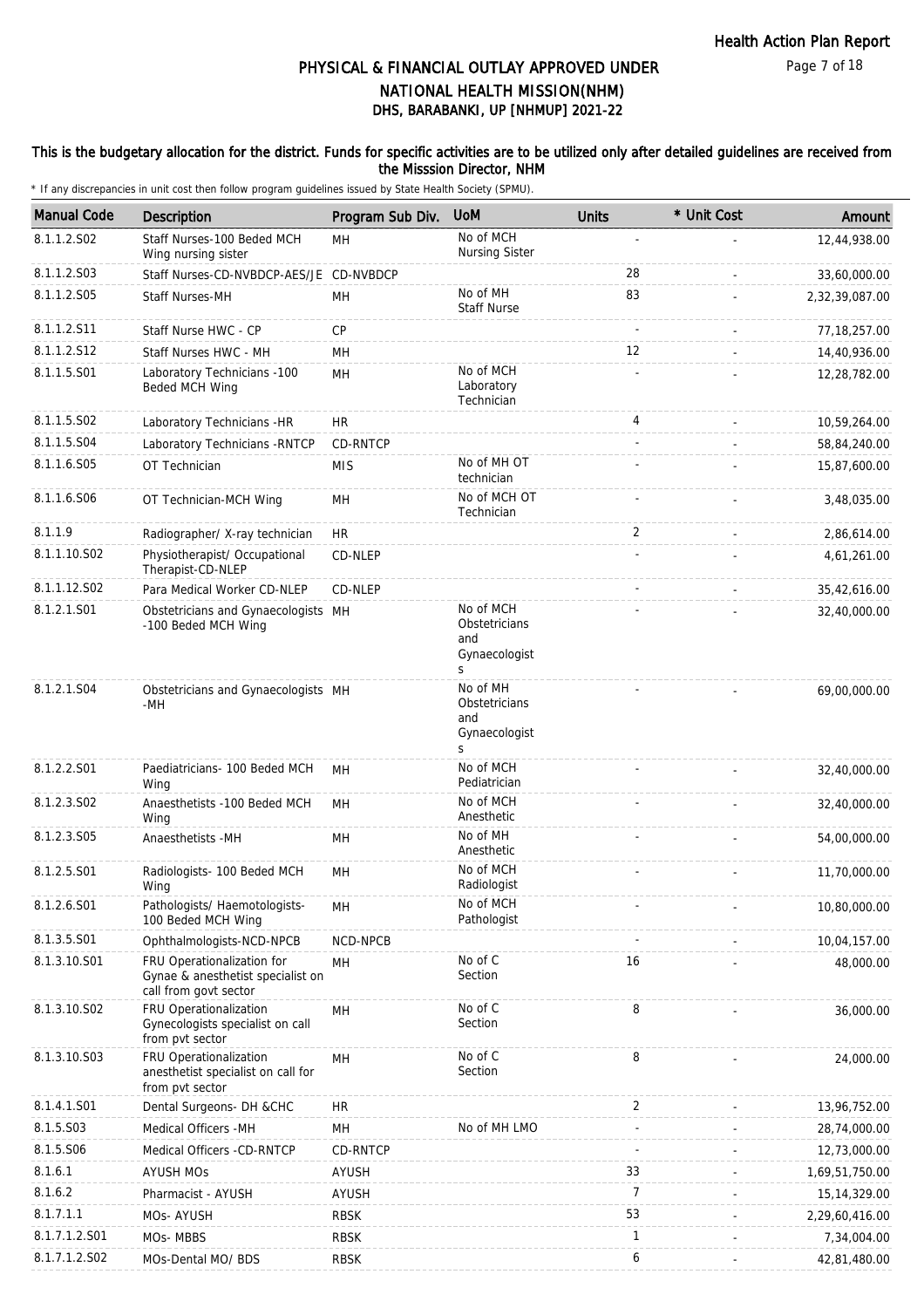### This is the budgetary allocation for the district. Funds for specific activities are to be utilized only after detailed guidelines are received from the Misssion Director, NHM

| <b>Manual Code</b>      | Description                                                                     | Program Sub Div.  | <b>UoM</b>                   | <b>Units</b>   | * Unit Cost | Amount         |
|-------------------------|---------------------------------------------------------------------------------|-------------------|------------------------------|----------------|-------------|----------------|
| 8.1.7.1.3               | <b>Staff Nurse</b>                                                              | <b>RBSK</b>       |                              | 22             |             | 74,00,448.00   |
| 8.1.7.1.4               | ANM                                                                             | <b>RBSK</b>       |                              | 8              |             | 6,80,160.00    |
| 8.1.7.1.5.S01           | Para Medical Worker                                                             | <b>RBSK</b>       |                              | 28             |             | 67,81,824.00   |
| 8.1.7.1.5.S02           | Pharmacists                                                                     | <b>RBSK</b>       |                              | 2              |             | 3,77,998.00    |
| 8.1.8.1                 | <b>Medical Officers</b>                                                         | CН                | No. of Mos                   | 1              |             | 3,60,000.00    |
| 8.1.8.2                 | <b>Staff Nurse</b>                                                              | <b>CH</b>         | No. of SNs                   | 4              |             | 11,63,329.00   |
| 8.1.8.3                 | Cook cum caretaker                                                              | CH                | No. of Cook<br>cum Caretaker | $\overline{2}$ |             | 3,08,551.00    |
| 8.1.8.5                 | Feeding demonstrator for NRC                                                    | CH                | No. of FDs                   | 1              |             | 3,19,675.00    |
| 8.1.9.1.S01             | Paediatrician SNCU-CH                                                           | <b>CH</b>         | No. of<br>Peadiatrician      | 3              |             | 54,00,000.00   |
| 8.1.9.3.S01             | Staff Nurse - SNCU/KMC                                                          | СH                | No. of SNs                   | 12             |             | 31,82,760.00   |
| 8.1.9.3.SO <sub>2</sub> | Staff Nurse -NBSU                                                               | <b>CH</b>         | No. of SNs                   | 21             |             | 50,74,164.00   |
| 8.1.9.6.SO2             | Others- SNCU Staff (Ward<br>Aaya/ Cleaner/ Security Guard)                      | СH                |                              | 9              |             | 16,09,484.00   |
| 8.1.9.6.S03             | Others- SNCU Staff DEO                                                          | CH                | no. of Posts                 | $\mathbf{1}$   |             | 2,49,046.00    |
| 8.1.12.1                | Mid-level Service Provider                                                      | <b>CP</b>         |                              |                |             | 1,10,59,395.00 |
| 8.1.12.2                | Performance incentive for Mid-<br>level service providers                       | <b>CP</b>         | No. of HWC-<br>CHO           |                | 15,000.00   | 67,83,750.00   |
| 8.1.13.1.S02            | Counsellor -RKSK                                                                | <b>RKSK</b>       |                              | 17             |             | 45,36,021.00   |
| 8.1.13.5                | Audiometrician/ Audiologist-<br>NCD-NPPCD                                       | NCD-NPPCD         |                              |                |             | 3.60.000.00    |
| 8.1.13.10               | TBHV-CD-RNTCP                                                                   | CD-RNTCP          |                              |                |             | 16,04,000.00   |
| 8.1.13.16               | Ophthalmic Assistant/<br>Refractionist NCD-NPCB                                 | NCD-NPCB          |                              |                |             | 2,34,933.00    |
| 8.1.13.18               | Audiometrics Asstt.NCD-NPPCD                                                    | NCD-NPPCD         |                              |                |             | 2,39,400.00    |
| 8.1.13.19               | Instructor for Hearing Imapired<br>Children-NCD-NPPCD                           | NCD-NPPCD         |                              |                |             | 2,39,400.00    |
| 8.1.13.22.S07           | Rogi Sahayata Kendra Manager                                                    | QA                |                              | 2              |             | 4,65,600.00    |
| 8.1.13.22.S13           | Rogi Sahayata Kendra Operator                                                   | QA                |                              | 2              |             | 3,34,682.00    |
| 8.1.14.1.S01            | MO (Blood Bank)                                                                 | <b>BLOOD CELL</b> |                              |                |             | 3,60,000.00    |
| 8.1.14.2                | <b>Staff Nurse</b>                                                              | <b>BLOOD CELL</b> |                              |                |             | 2,78,000.00    |
| 8.1.14.4.S02            | Lab Technician (BB)                                                             | <b>BLOOD CELL</b> |                              |                |             | 3,73,000.00    |
| 8.1.14.5.S01            | Others- Counsellor                                                              | <b>BLOOD CELL</b> |                              |                |             | 3,31,000.00    |
| 8.1.14.5.S02            | Others- Lab Technicians                                                         | <b>BLOOD CELL</b> |                              |                |             | 6,53,000.00    |
| 8.1.14.5.S03            | Others-Lab Attendant                                                            | <b>BLOOD CELL</b> |                              |                |             | 4,14,000.00    |
| 8.1.14.5.S05            | Others-Lab Attendant - BSU                                                      | <b>BLOOD CELL</b> |                              |                |             | 3,02,000.00    |
| 8.1.16.2.S01            | Cold Chain Handlers                                                             | RI                |                              |                |             | 2,10,067.00    |
| 8.1.16.6.S01            | Data Entry Operator BB                                                          | <b>BLOOD CELL</b> |                              |                |             | 1,44,000.00    |
| 8.1.16.7.S02            | Sweeper- NCD- Blood bank                                                        | <b>BLOOD CELL</b> |                              |                |             | 2,89,000.00    |
| 8.1.16.7.S03            | Sweeper-NCD-Blood Storage<br>Unit                                               | <b>BLOOD CELL</b> |                              |                |             | 4,33,000.00    |
| 8.1.16.7.S05            | Cleaner -NRC                                                                    | CH                | no. of Posts                 | $\mathbf{1}$   |             | 1,78,831.00    |
| 8.4.1                   | Additional Allowances/<br>Incentives to Medical Officers                        | MH                |                              | 16             |             | 3,84,000.00    |
| 8.4.7                   | Incentive to provider for PPIUCD FP<br>services @Rs 150 per PPIUCD<br>insertion |                   | No of Cases                  | 10789          | 150.00      | 16, 18, 350.00 |
| 8.4.8                   | Incentive to provider for PAIUCD FP<br>Services @Rs 150 per PAIUCD<br>insertion |                   | No of Cases                  | 25             | 150.00      | 3,750.00       |
| 8.4.9                   | Team based incentives for<br>Health & Wellness Centers<br>(H&WC Sub Center)     | <b>CP</b>         | No of HWC                    |                | 11,000.00   | 49,74,750.00   |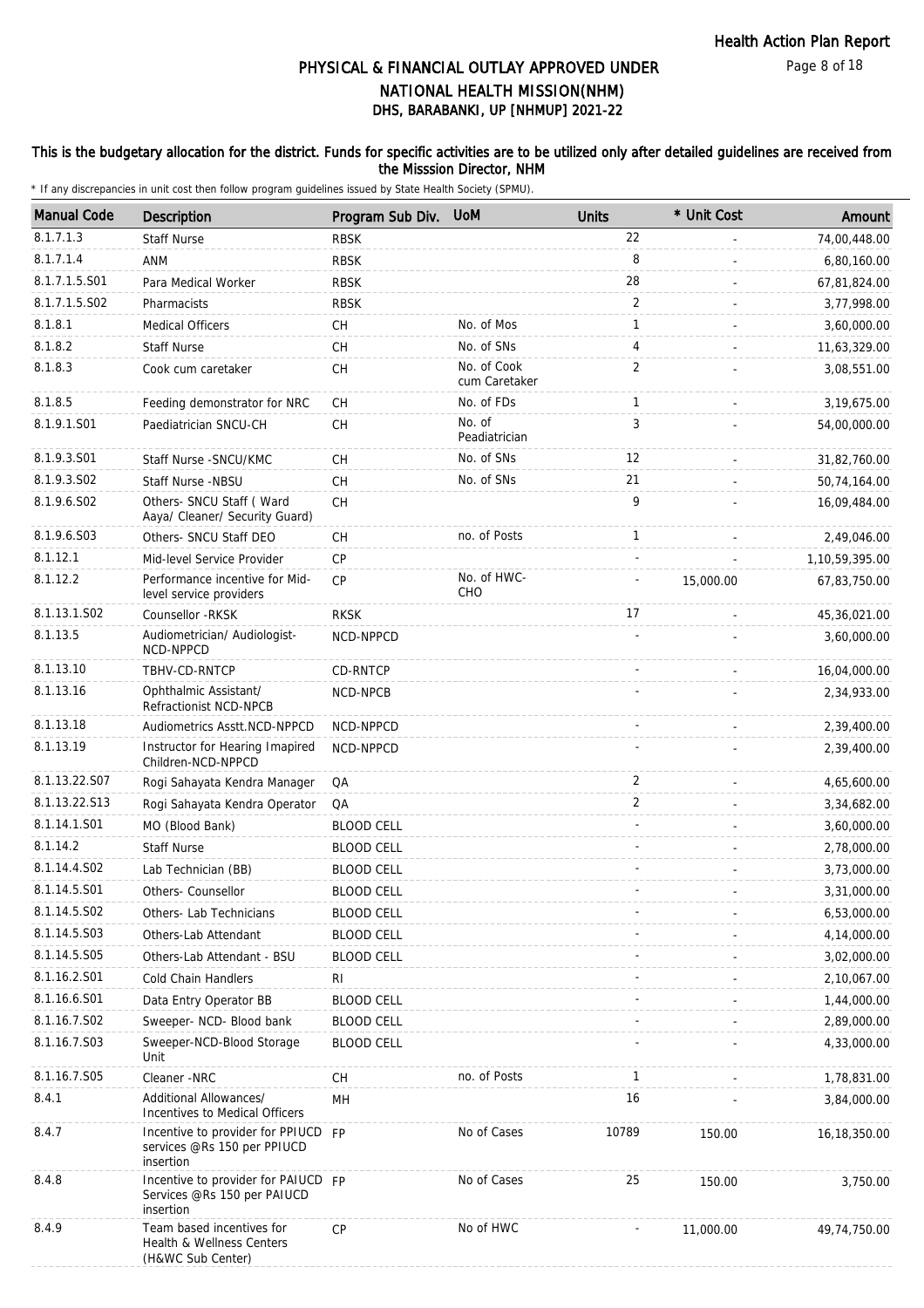Page 9 of 18

# DHS, BARABANKI, UP [NHMUP] 2021-22 PHYSICAL & FINANCIAL OUTLAY APPROVED UNDER NATIONAL HEALTH MISSION(NHM)

### This is the budgetary allocation for the district. Funds for specific activities are to be utilized only after detailed guidelines are received from the Misssion Director, NHM

| <b>Manual Code</b> | Description                                                                                                                           | Program Sub Div. | <b>UoM</b>                      | <b>Units</b> | * Unit Cost  | Amount       |
|--------------------|---------------------------------------------------------------------------------------------------------------------------------------|------------------|---------------------------------|--------------|--------------|--------------|
| 8.4.10             | Team based incentives for<br><b>Health &amp; Wellness Centers</b><br>(H&WC PHC)                                                       | CP               | No of HWC                       |              | 11,000.00    | 30,07,750.00 |
| 8.4.11             | Incentives under NVHCP for MO, CD-NVHCP<br>Pharmacist and LT                                                                          |                  |                                 |              |              | 22,200.00    |
| 8.4.12.S01         | HRP identification and follow up<br>for ANM                                                                                           | MН               | No of HRP                       | 3100         | 200.00       | 6,20,000.00  |
| 8.4.12.S04         | RI Cold chain handlers incentive                                                                                                      | RI               | Lumpsump                        | 18           | 2.400.00     | 5,18,400.00  |
| 9.2.1.1.7          | Training of Staff Nurses/ANMs /<br>LHVs in SBA                                                                                        | Nursing          |                                 | 1            | 10,86,520.00 | 10,86,520.00 |
| 9.2.1.2.4          | Orienation activities on vitamin A CH<br>supplemenation and Anemia<br>Mukta Bharat Programme                                          |                  | No of Batch                     | 36           |              | 1,30,646.00  |
| 9.2.1.2.20         | Orientation on National<br>Deworming Day                                                                                              | <b>RKSK</b>      | per participant                 | 89           | 100.00       | 1,78,120.00  |
| 9.2.1.3.2.S01      | <b>Qtr.Review/orientation meeting</b><br>at Block Level for ANM                                                                       | <b>FP</b>        | No of<br>Orientation<br>meeting | 60           | 1,000.00     | 60,000.00    |
| 9.2.1.3.23         | Training of Medical officers<br>(Injectible Contraceptive<br>Trainings)                                                               | <b>FP</b>        | No of Batch                     | $\mathbf{1}$ | 41,800.00    | 41,800.00    |
| 9.2.1.3.24         | Training of AYUSH doctors<br>(Injectible Contraceptive<br>Trainings)                                                                  | <b>FP</b>        | No of Batch                     | $\mathbf{1}$ | 22,800.00    | 22,800.00    |
| 9.2.1.3.25         | Training of Nurses (Staff<br>Nurse/LHV/ANM) (Injectible<br>Contraceptive Trainings)                                                   | <b>FP</b>        | No of Batch                     | 1            | 35.800.00    | 35,800.00    |
| 9.2.1.3.27.S01     | FP-LMIS training-Urban Staffs<br>and others                                                                                           | FP               |                                 | 1            | 46,900.00    | 46,900.00    |
| 9.2.1.3.27.S02     | FP-LMIS training- ASHA Sangni<br>Refresher                                                                                            | FP               |                                 | 3            | 4,900.00     | 14,700.00    |
| 9.2.1.4.13.C       | Any other (please specify) Kishor RKSK<br>Swasyhya Manch                                                                              |                  | No of Events                    | 32           | 5,000.00     | 1,60,000.00  |
| 9.2.1.7.1.S01      | Training under Immunisation-<br><b>CCH</b>                                                                                            | RI               | Lumpsump                        |              |              | 55,000.00    |
| 9.2.1.7.1.S02      | Training under Immunisation-<br>Data Handler                                                                                          | R <sub>l</sub>   | Lumpsump                        |              |              | 8,000.00     |
| 9.2.1.7.1.S03      | Training under Immunisation-<br>Health Worker                                                                                         | R <sub>l</sub>   | Lumpsump                        |              |              | 10,16,400.00 |
| 9.2.2.6.3          | Kayakalp Trainings                                                                                                                    | QA               | <b>Districts</b>                | 1            | 33,000.00    | 33,000.00    |
| 9.2.2.7.2          | Training cum review meeting for MIS<br>HMIS & MCTS at District level                                                                  |                  | No of<br>Participants           |              |              | 69,300.00    |
| 9.2.2.7.3          | Training cum review meeting for MIS<br>HMIS & MCTS at Block level                                                                     |                  | No of<br>Participants           |              |              | 2,62,200.00  |
| 9.2.2.8.2          | Multi-skilling of ASHA, MPW ay<br>HWCs (SHC & PHC)                                                                                    | CP               | Lumpsump                        |              |              | 18,10,000.00 |
| 9.2.2.8.5.S01      | Training of MPW and Asha                                                                                                              | CP               |                                 |              |              | 5,20,000.00  |
| 9.2.2.8.5.S02      | Training of MO and SN                                                                                                                 | <b>CP</b>        |                                 |              |              | 9,10,000.00  |
| 9.2.2.8.5.S03      | Cost of Yoga Sessions                                                                                                                 | <b>CP</b>        |                                 |              |              | 6,07,500.00  |
| 9.2.3.1.1          | Medical Officers (1 day)                                                                                                              | CD-IDSP          |                                 |              |              | 85,560.00    |
| 9.2.3.1.5          | Data Managers (2days)                                                                                                                 | CD-IDSP          |                                 |              |              | 18,400.00    |
| 9.2.3.1.7          | ASHA & MPWs, AWW &<br>Community volunteers (1 day)                                                                                    | CD-IDSP          |                                 |              |              | 21,600.00    |
| 9.2.3.2.1          | Training / Capacity Building<br>(Malaria)                                                                                             | CD-NVBDCP        |                                 |              |              | 63,000.00    |
| 9.5.3.2.6          | Training/sensitization of district<br>level officers on ELF and drug<br>distributors including peripheral<br>health workers (AES/ JE) | CD-NVBDCP        |                                 |              |              | 3,82,500.00  |
| 9.2.3.4.1          | Trainings under RNTCP                                                                                                                 | CD-RNTCP         |                                 |              |              | 4,10,000.00  |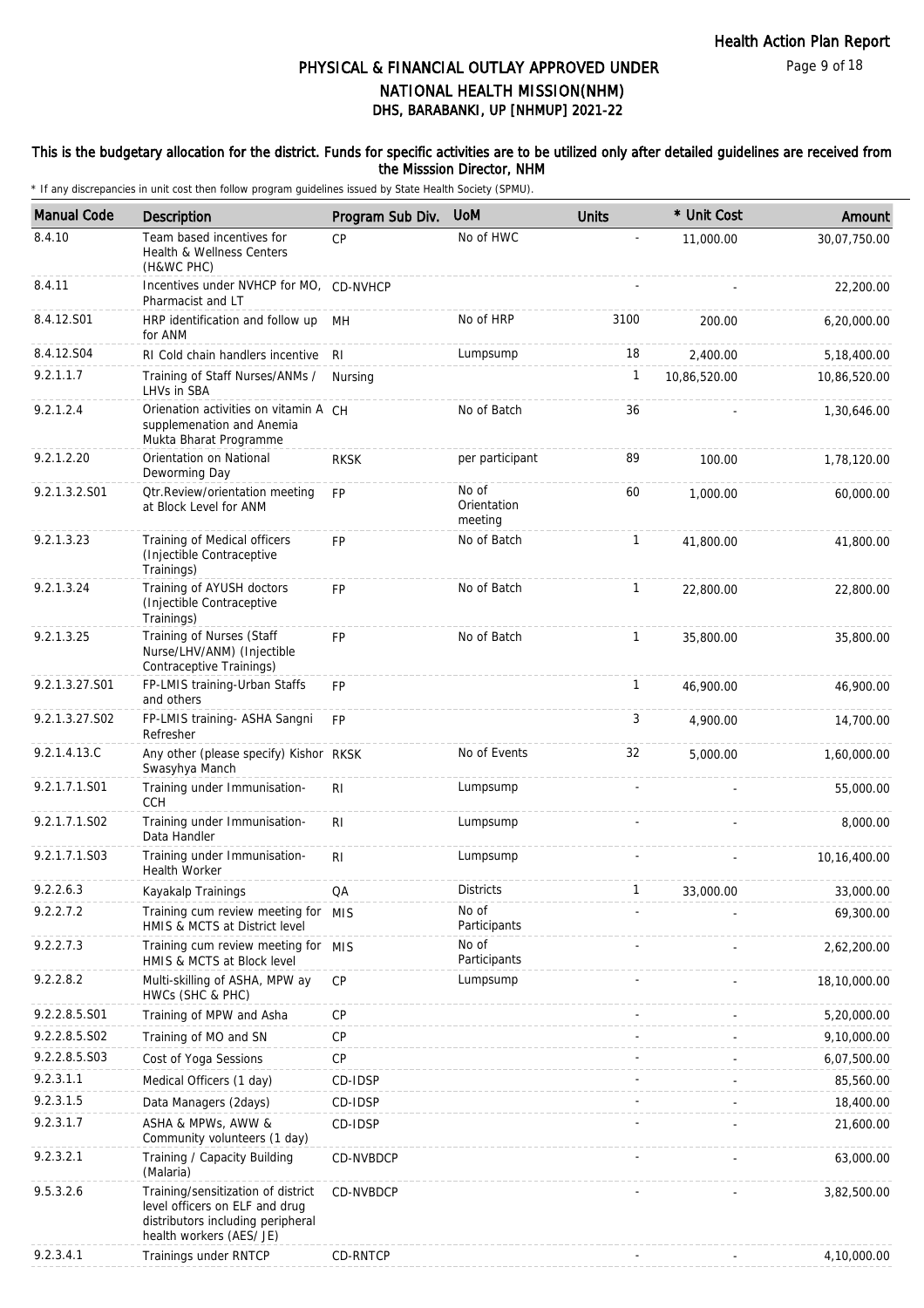Page 10 of 18

# DHS, BARABANKI, UP [NHMUP] 2021-22 PHYSICAL & FINANCIAL OUTLAY APPROVED UNDER NATIONAL HEALTH MISSION(NHM)

### This is the budgetary allocation for the district. Funds for specific activities are to be utilized only after detailed guidelines are received from the Misssion Director, NHM

| <b>Manual Code</b> | <b>Description</b>                                                                                             | Program Sub Div.  | <b>UoM</b>         | <b>Units</b> | * Unit Cost | Amount       |
|--------------------|----------------------------------------------------------------------------------------------------------------|-------------------|--------------------|--------------|-------------|--------------|
| 9.2.3.4.2          | CME (Medical Colleges)                                                                                         | <b>CD-RNTCP</b>   |                    |              |             | 1,00,000.00  |
| 9.2.3.5.5          | 1 day training of DEO of the<br>Treatment sites (MTC/TCs)                                                      | CD-NVHCP          |                    |              |             | 3,000.00     |
| 9.2.4.2.1          | Training of PHC Medical Officers,<br>Nurses, Paramedical Workers &<br>Other Health Staff working<br>under NMHP | NCD-NMHP          | No of Distrcts     | $\mathbf{1}$ |             | 50,000.00    |
| 9.2.4.3.1          | Training of doctors and staff at<br>DH Level under NPHCE                                                       | NCD-NPHCE         |                    | $\mathbf{1}$ |             | 40,000.00    |
| 9.2.4.4.1          | Trainings for District Tobacco<br>Control Centre                                                               | NCD-NTCP          |                    | $\mathbf{1}$ |             | 1,00,000.00  |
| 9.2.4.5.2          | District NCD Cell                                                                                              | NCD-NPCDCS        |                    | $\mathbf{1}$ |             | 2,00,000.00  |
| 9.2.4.9            | Trainings of Medical Officers,<br>Health Workers and Programme<br>officers under NPCCHH                        | NCD-NPCCHH        |                    | $\mathbf{1}$ |             | 70,000.00    |
| 9.5.29.13.S04.02   | Scaling up Nurse Mentoring<br>Program Honorarium                                                               | Nursing           |                    | $\mathbf{1}$ |             | 7,80,000.00  |
| 9.5.29.13.S04.03   | Scaling up Nurse Mentoring<br>Program Yearly TA DA                                                             | Nursing           |                    | 1            |             | 33,000.00    |
| 9.5.29.13.S04.04   | Scaling up Nurse Mentoring<br>Program Register                                                                 | Nursing           |                    | $\mathbf{1}$ |             | 3,750.00     |
| 9.2.3.6.1          | Trainings of Medical Officers and CD-NRCP<br>Health Workers under NRCP                                         |                   |                    |              |             | 96,600.00    |
| 9.1.4.2.S05        | <b>Nurse Mentor</b>                                                                                            | Nursing           |                    | $\mathbf{1}$ |             | 12,64,956.00 |
| 10.1.1.S01         | Community Base Maternal death<br>Review                                                                        | MН                | No of CBMDR        | 195          |             | 1,17,000.00  |
| 10.1.1.S02         | Incentive for 1st Responder<br>Maternal Death                                                                  | MН                | No of<br>Responder | 59           |             | 59,000.00    |
| 10.1.2             | Child Death Review                                                                                             | <b>CH</b>         | No of Distrcts     | $\mathbf{1}$ |             | 12,50,550.00 |
| 10.2.4             | Microfilaria Survey - Lymphatic<br>Filariasis                                                                  | CD-NVBDCP         |                    |              |             | 50,000.00    |
| 10.2.5             | Monitoring & Evaluation (Post<br>MDA assessment by medical<br>colleges (Govt. & private)/ICMR<br>institutions) | CD-NVBDCP         |                    |              |             | 15,000.00    |
| 11.1.2.4.S01       | Celebration of New Born Care<br>Week                                                                           | <b>IEC</b>        | No of Distrcts     |              | 25,000.00   | 25,000.00    |
| 11.1.2.4.S02       | Celebration of Breastfeeding<br>Week                                                                           | <b>IEC</b>        |                    |              | 40,000.00   | 40,000.00    |
| 11.2.1.1           | Media Mix of Mid Media/ Mass<br>Media                                                                          | IEC               |                    | 16           |             | 85,000.00    |
| 11.1.3.1           | Media Mix of Mid Media/ Mass<br>Media                                                                          | <b>IEC</b>        |                    |              |             | 45,000.00    |
| 11.1.3.3           | IEC & promotional activities for<br>World Population Day<br>celebration                                        | <b>FP</b>         | No of Events       | 16           |             | 2,15,000.00  |
| 11.1.3.4           | IEC & promotional activities for<br>Vasectomy Fortnight celebration                                            | <b>FP</b>         | No of Events       | 16           |             | 1,55,000.00  |
| 11.1.3.6           | Any Other IEC/BCC activities FP                                                                                | IEC               |                    |              |             | 26,865.00    |
| 11.1.5.2           | Any other IEC/BCC activities<br>(Wall Painting, Banner & Poster)                                               | RI                | Lumpsump           |              |             | 3,40,740.00  |
| 11.1.6.1.S01       | Creating awareness on declining<br>sex ratio issue (PNDT)- Block<br>Level                                      | <b>FP</b>         | No of Events       | 15           | 10,000.00   | 1,50,000.00  |
| 11.1.6.1.S02       | Creating awareness on declining FP<br>sex ratio issue (PNDT) - District<br>Level                               |                   | No of Events       | $\mathbf{1}$ | 25,000.00   | 25,000.00    |
| 11.1.7.1           | Health Education & Publicity for<br><b>NIDDCP</b>                                                              | NCD-NIDDCP        | <b>Districts</b>   |              |             | 13,000.00    |
| 11.10.1.S04        | <b>VBD Promotional Activities</b>                                                                              | <b>BLOOD CELL</b> |                    |              |             | 15,000.00    |
| 11.2.4             |                                                                                                                |                   |                    |              |             |              |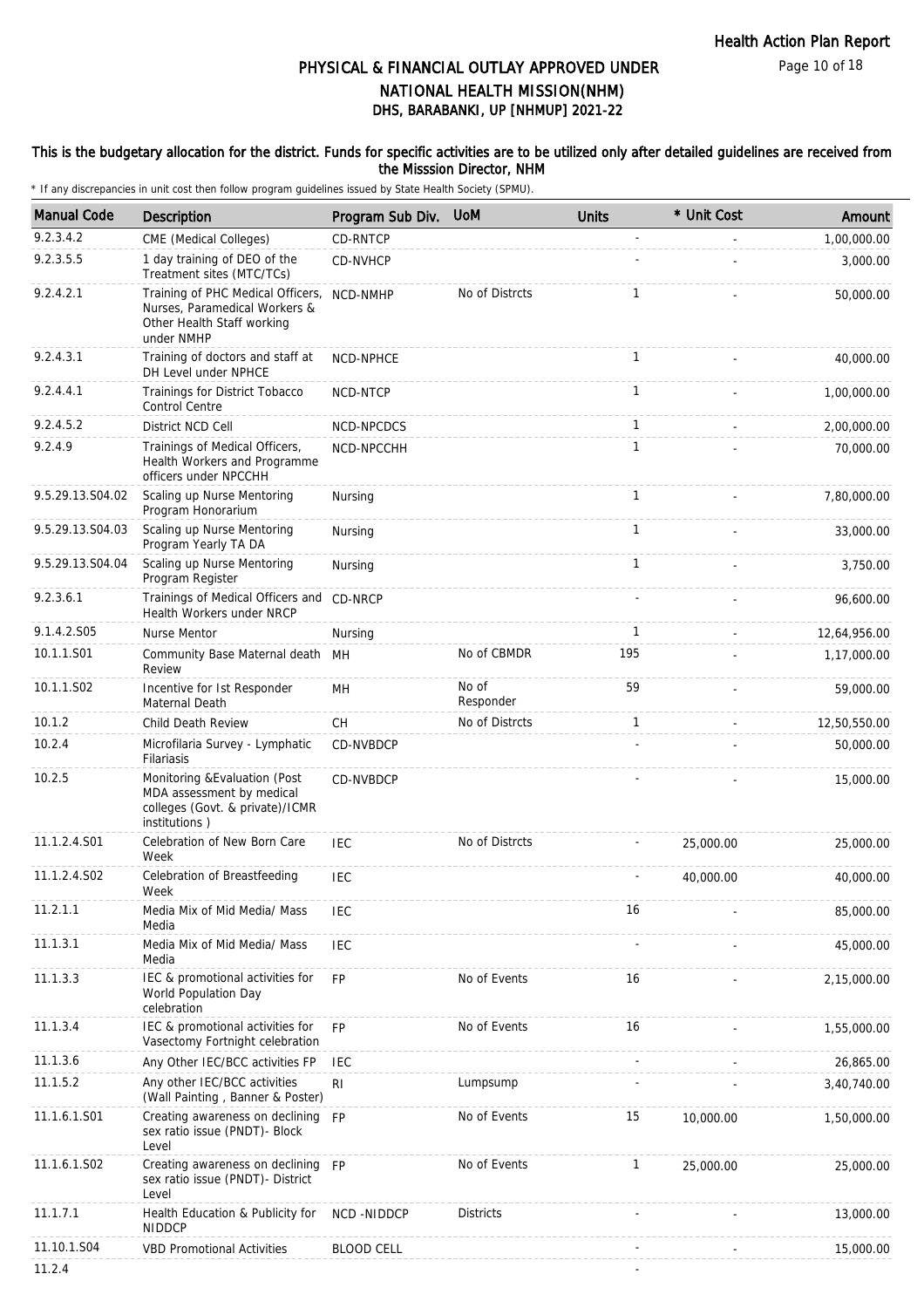Page 11 of 18

# PHYSICAL & FINANCIAL OUTLAY APPROVED UNDER NATIONAL HEALTH MISSION(NHM)

# DHS, BARABANKI, UP [NHMUP] 2021-22

### This is the budgetary allocation for the district. Funds for specific activities are to be utilized only after detailed guidelines are received from the Misssion Director, NHM

| <b>Manual Code</b> | Description                                                                                                                                                 | Program Sub Div. | <b>UoM</b>                  | <b>Units</b> | * Unit Cost | Amount       |
|--------------------|-------------------------------------------------------------------------------------------------------------------------------------------------------------|------------------|-----------------------------|--------------|-------------|--------------|
|                    | IEC activities for Health &<br>Wellness centre (H&WC)                                                                                                       | <b>CP</b>        |                             |              |             | 71,25,000.00 |
| 11.3.4             | IEC/BCC under NRCP: Rabies<br>Awareness and DO'S and Don'ts<br>in the event of Animal Bites                                                                 | CD-NRCP          |                             |              |             | 4,80,664.00  |
| 11.3.6             | <b>IEC/BCC under NVHCP</b>                                                                                                                                  | CD-NVHCP         |                             |              |             | 20,000.00    |
| 11.4.6             | <b>IEC/BCC under NOHP</b>                                                                                                                                   | NCD-NPCDCS       |                             | $\mathbf{1}$ |             | 5,00,000.00  |
| 11.4.7             | <b>IEC on Climate Sensitive</b><br>Diseases at Block, District and<br>State level - Air pollution, Heat<br>and other relevant Climate<br>Sensitive diseases | NCD-NPCCHH       |                             | $\mathbf{1}$ |             | 1,00,000.00  |
| 11.2.7.4           | Places covered with hoardings/<br>bill boards/ signage etc.                                                                                                 | <b>IEC</b>       |                             |              | 4,500.00    | 8,10,000.00  |
| 11.2.7.5           | Usage of Folk media such as<br>Nukkad Natak/ mobile audio<br>visual services/ local radio etc.                                                              | IEC              |                             |              |             | 2,70,000.00  |
| 11.2.7.7           | State-level IEC Campaigns/Other IEC<br><b>IEC Campaigns</b>                                                                                                 |                  |                             |              |             | 3,05,000.00  |
| 11.3.1.1           | <b>IEC/BCC for Malaria</b>                                                                                                                                  | CD-NVBDCP        |                             |              |             | 35,000.00    |
| 11.3.1.2           | IEC/BCC for Social mobilization<br>(Dengue and Chikungunya)                                                                                                 | CD-NVBDCP        |                             |              |             | 20,000.00    |
| 11.3.1.3           | IEC/BCC specific to J.E. in<br>endemic areas                                                                                                                | CD-NVBDCP        |                             |              |             | 50,000.00    |
| 11.3.1.4           | Specific IEC/BCC for Lymphatic<br>Filariasis                                                                                                                | <b>CD-NVBDCP</b> |                             |              |             | 5,24,240.00  |
| 11.3.2.1           | IEC/BCC: Mass media, Outdoor<br>media, Rural media, Advocacy<br>media for NLEP                                                                              | CD-NLEP          |                             |              |             | 98,000.00    |
| 11.3.3.1           | ACSM (State & district)                                                                                                                                     | CD-RNTCP         |                             |              |             | 2,00,000.00  |
| 11.3.3.2           | TB Harega Desh Jeetega<br>Compaign                                                                                                                          | CD-RNTCP         |                             |              |             | 3,10,000.00  |
| 11.4.2.1           | Translation of IEC material and<br>distribution                                                                                                             | NCD-NMHP         | No of Distrcts              | $\mathbf{1}$ |             | 4,00,000.00  |
| 11.4.3.2           | Celebration of days-ie<br>International Day for older<br>persons                                                                                            | NCD-NPHCE        |                             | $\mathbf{1}$ |             | 2,00,000.00  |
| 11.4.4.1           | <b>IEC/SBCC for NTCP</b>                                                                                                                                    | NCD-NTCP         |                             | $\mathbf{1}$ |             | 7,00,000.00  |
| 11.4.5.2           | IEC/BCC for District NCD Cell                                                                                                                               | NCD-NPCDCS       | No of Distrcts              | $\mathbf{1}$ |             | 3,00,000.00  |
| 11.4.5.3           | IEC/BCC activities for Universal<br>Screening of NCDs                                                                                                       | NCD-NPCDCS       | No of Sub<br>Centre         | 1            |             | 17,65,000.00 |
| 11.4.9.1.1         | <b>IEC for NPPCD</b>                                                                                                                                        | NCD-NPPCD        | Lumpsump                    |              |             | 1,00,000.00  |
| 11.2.7.2           | <b>Targeting Naturally Occurring</b><br>Gathering of People/ Health Mela                                                                                    | IEC              |                             |              |             | 5,91,000.00  |
| 12.1.1.1           | Printing of MDR formats                                                                                                                                     | MН               | No of format                | 220          |             | 6,600.00     |
| 12.1.1.2           | Printing of MCP cards, safe<br>motherhood booklets etc.                                                                                                     | MH               | No of MCP<br>card           | 119000       |             | 20,23,000.00 |
| 12.1.1.3           | Printing of labor room registers<br>and casesheets/ LaQshya related<br>printing                                                                             | MН               | No of Case<br>sheet         | 56000        |             | 5,60,000.00  |
| 12.1.1.4           | Printing cost for MAA<br>programme                                                                                                                          | <b>CH</b>        | No of Distrcts              | $\mathbf{1}$ |             | 39,300.00    |
| 12.1.1.5           | Any other (Printing of CAC<br>Format)                                                                                                                       | FP               | No of format                | 250          |             | 37,500.00    |
| 12.1.2.4           | Printing of Child Death Review<br>formats                                                                                                                   | СH               | No of format                | 114255       |             | 57,128.00    |
| 12.1.2.5           | Printing of compliance cards and CH<br>reporting formats for National<br>Iron Plus Initiative-for 6-59<br>months age group and for 5-10                     |                  | No of Register<br>/ Formats | 1            |             | 42,575.00    |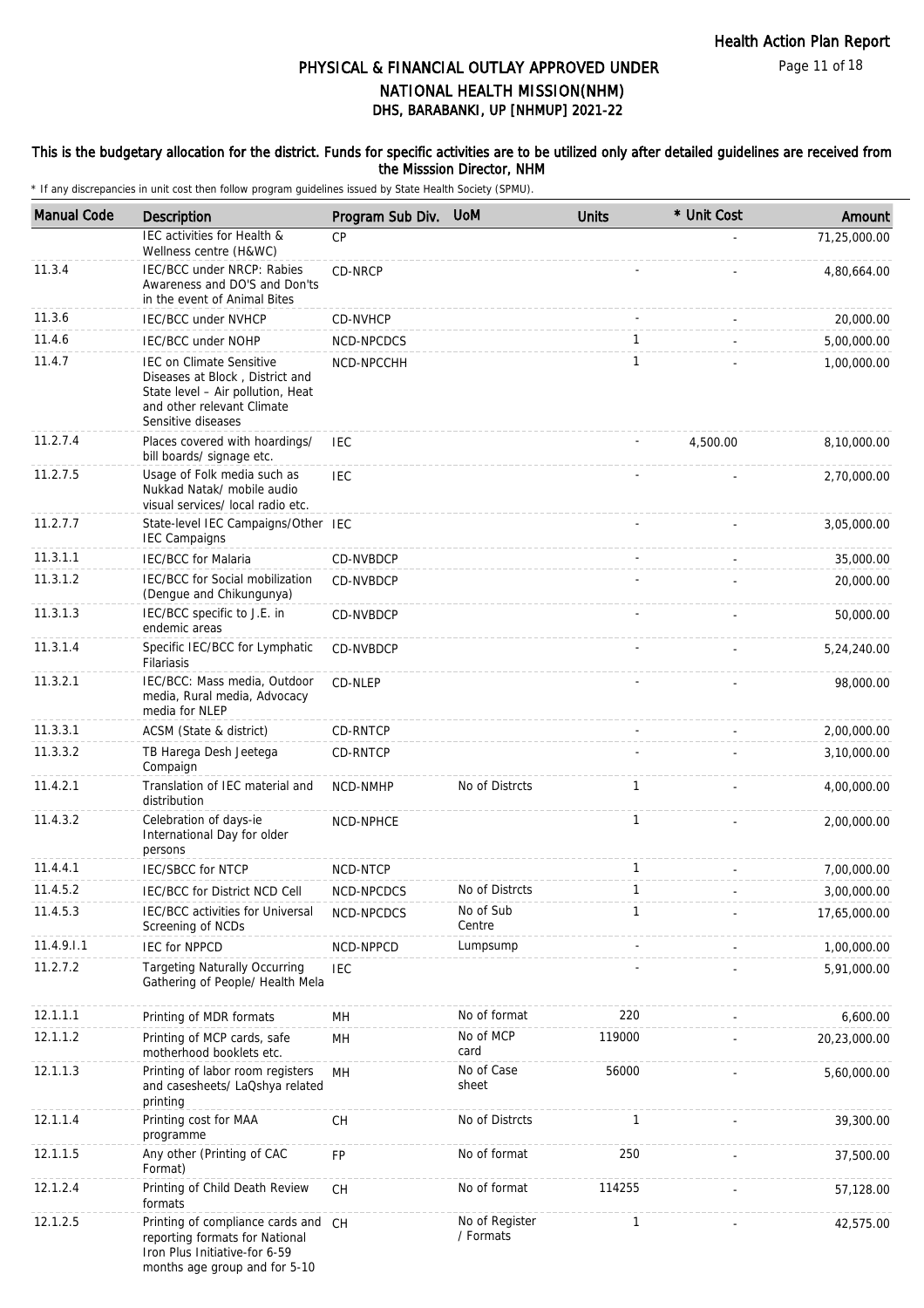Page 12 of 18

# PHYSICAL & FINANCIAL OUTLAY APPROVED UNDER NATIONAL HEALTH MISSION(NHM)

# DHS, BARABANKI, UP [NHMUP] 2021-22

#### This is the budgetary allocation for the district. Funds for specific activities are to be utilized only after detailed guidelines are received from the Misssion Director, NHM

| <b>Manual Code</b> | Description                                                                                          | Program Sub Div. | <b>UoM</b>             | <b>Units</b> | * Unit Cost | Amount       |
|--------------------|------------------------------------------------------------------------------------------------------|------------------|------------------------|--------------|-------------|--------------|
|                    | years age group                                                                                      |                  |                        |              |             |              |
| 12.1.2.6           | Printing of IEC materials and<br>reporting formats etc. for<br>National Deworming Day                | <b>RKSK</b>      |                        | 14216        |             | 3,83,655.00  |
| 12.1.2.7           | Printing of IEC Materials and<br>monitoring formats for IDCF                                         | <b>CH</b>        | No of Distrcts         | $\mathbf{1}$ |             | 1,18,000.00  |
| 12.1.2.10          | Printing (SNCU data<br>management)                                                                   | <b>CH</b>        | No of Units            | 2            |             | 2,00,000.00  |
| 12.1.2.11          | Printing of HBNC referral cards<br>and other formats                                                 | <b>CH</b>        | No of format           | 762034       |             | 3,81,017.00  |
| 12.1.3.3           | Printing of FP Manuals,<br>Guidelines, etc.                                                          | FP               | Lumpsump               | 1            |             | 3,83,285.00  |
| 12.1.6.1           | Printing and dissemination of<br>Immunization cards, tally sheets,<br>monitoring forms etc.          | R <sub>l</sub>   | No of<br>Benificieries | 116324       |             | 11,63,240.00 |
| 12.3.4             | Printing for formats/registers<br>under NVHCP                                                        | <b>CD-NVHCP</b>  |                        |              |             | 5,500.00     |
| 12.3.5.1           | Printing of form P,L, S under<br>IDSP progrm                                                         | CD-IDSP          |                        |              |             | 44,616.00    |
| 12.3.6             | Printing fo formats for<br>monitoring and surrveilence<br><b>NRCP</b>                                | CD-NRCP          |                        |              |             | 50,232.00    |
| 12.2.8.S02         | Printing of Sub Centre and<br><b>VHSNC Register</b>                                                  | <b>CP</b>        |                        |              |             | 2,51,130.00  |
| 12.2.2.1           | Printing of ASHA diary                                                                               | СP               | No of ASHA &<br>AF     |              |             | 6,47,850.00  |
| 12.2.2.2           | Printing of ASHA Modules and<br>formats                                                              | CP               | Lumpsump               |              |             | 1,02,950.00  |
| 12.2.2.3           | Printing of CBAC format                                                                              | CP               |                        |              |             | 29,29,150.00 |
| 12.2.3.1           | Printing of cards for screening of BLOOD CELL<br>children for hemoglobinopathies                     |                  | Lumpsump               |              |             | 25,000.00    |
| 12.2.4.1           | Printing of HMIS Formats                                                                             | <b>MIS</b>       | Lumpsump               |              |             | 81,240.00    |
| 12.2.4.3           | Printing of MCTS follow-up<br>formats/ services due list/ work<br>plan                               | <b>MIS</b>       | No of ASHA             | 3258         |             | 1,17,284.00  |
| 12.2.5.1           | Printing Activites for Ayushman<br>Bharat H&WC                                                       | <b>CP</b>        | No.of Register         |              |             | 27,150.00    |
| 12.3.1.1           | Printing of forms/registers for<br>Lymphatic Filariasis                                              | CD-NVBDCP        |                        |              |             | 2,08,128.00  |
| 12.3.1.3           | Printing of recording and<br>reporting forms/registers for<br>Malaria                                | CD-NVBDCP        |                        |              |             | 25,000.00    |
| 12.3.2.1           | Printing works                                                                                       | CD-NLEP          |                        |              |             | 25,000.00    |
| 12.3.3.1           | Printing (ACSM)                                                                                      | CD-RNTCP         |                        |              |             | 4,60,000.00  |
| 12.3.3.2           | Printing                                                                                             | CD-RNTCP         |                        |              |             | 3,60,000.00  |
| 12.4.4.1           | Printing of Challan Books under<br><b>NTCP</b>                                                       | NCD-NTCP         |                        | 1            |             | 21,000.00    |
| 12.4.5.1           | Patient referral cards at PHC<br>Level                                                               | NCD-NPCDCS       | No of PHC              | $\mathbf{1}$ |             | 1,70,000.00  |
| 12.4.5.2           | Patient referral cards at Sub-<br>centre level                                                       | NCD-NPCDCS       |                        |              |             | 4,41,250.00  |
| 13.1.1.6           | Any Other                                                                                            | QA               |                        | $\mathbf{1}$ |             | 5,00,000.00  |
| 13.1.3             | Quality Assurance Certifications,<br>Re-certification (National & State<br>Certification) under NQAS | QA               |                        | $\mathbf{1}$ |             | 1,18,000.00  |
| 13.2.1             | Assessments                                                                                          | QA               | No of Units            |              | 8,000.00    | 16,000.00    |
| 13.2.2             | Kayakalp Awards                                                                                      | QA               |                        | 17           |             | 19,50,000.00 |
| 13.2.5             | Swachh Swasth Sarvatra                                                                               | QA               |                        | $\mathbf{1}$ |             | 5,00,000.00  |
| 14.1.1.3.S03       | District Logistic Manager                                                                            | FP               |                        | $\mathbf{1}$ |             | 4,63,050.00  |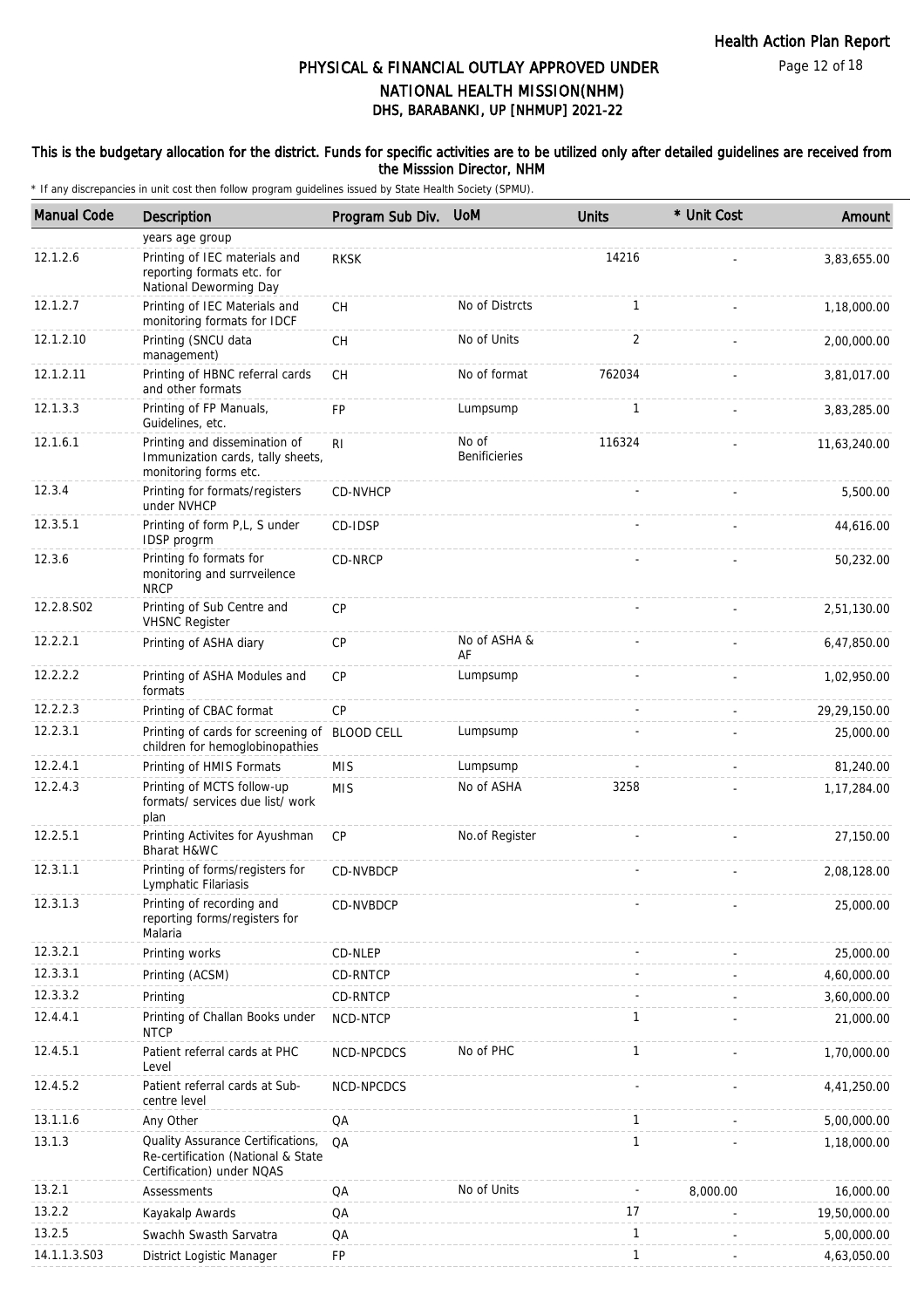### This is the budgetary allocation for the district. Funds for specific activities are to be utilized only after detailed guidelines are received from the Misssion Director, NHM

| <b>Manual Code</b> | Description                                                                                                                 | Program Sub Div. | <b>UoM</b>                              | <b>Units</b> | * Unit Cost | Amount         |
|--------------------|-----------------------------------------------------------------------------------------------------------------------------|------------------|-----------------------------------------|--------------|-------------|----------------|
| 14.2.3.S02         | Implementation of FP-LMIS<br>District-Transportation Cost                                                                   | <b>FP</b>        | Yearly                                  | 1            | 74.973.00   | 74,973.00      |
| 14.2.4.1           | Alternative vaccine delivery in<br>hard to reach areas                                                                      | R <sub>l</sub>   | No of Session                           | 768          | 200.00      | 1,53,600.00    |
| 14.2.5             | Alternative Vaccine Delivery in<br>other areas                                                                              | RI               | No of Session                           | 38976        | 90.00       | 35,07,840.00   |
| 14.2.6             | POL for vaccine delivery from<br>State to district and from district<br>to PHC/CHCs                                         | RI.              | <b>Districts</b>                        | $\mathbf{1}$ | 2,00,000.00 | 2,00,000.00    |
| 14.2.7             | Cold chain maintenance                                                                                                      | RI               | No of Points                            |              |             | 38,000.00      |
| 14.2.11            | Vehicle Hiring (NTEP)                                                                                                       | CD-RNTCP         |                                         |              |             | 1,52,000.00    |
| 14.2.13            | Sample transportation cost<br>under NVHCP                                                                                   | CD-NVHCP         |                                         |              |             | 12,000.00      |
| 14.2.14.S01        | Other Oprational Cost for State,<br>Regional and District Drug Ware<br>Houses                                               | RI.              |                                         |              |             | 13,94,148.00   |
| 14.2.14.S04        | Rent For MDT Drug Ware House<br><b>Under NLEP</b>                                                                           | CD-NLEP          |                                         |              |             | 8,00,000.00    |
| 15.4.2             | Reimbursement for cataract<br>operation for NGO and Private<br>Practitioners                                                | NCD-NPCB         | No of Cases                             |              |             | 40, 19, 760.00 |
| 15.3.3.3           | Private Provider Incentive                                                                                                  | CD-RNTCP         |                                         |              |             | 7,14,400.00    |
| 15.3.1.2           | Inter-sectoral convergence                                                                                                  | CD-NVBDCP        |                                         |              |             | 7,000.00       |
| 16.1.1.1.1         | State                                                                                                                       | PM               |                                         | 42           |             | 12,600.00      |
| 16.1.1.4           | Prepare detailed operational plan RBSK<br>for RBSK across districts<br>(including cost of plan)                             |                  | No of Block                             | 15           | 500.00      | 7,500.00       |
| 16.1.1.6           | To develop micro plan at sub-<br>centre level                                                                               | R <sub>l</sub>   | No of Sub<br>Centre                     | 353          | 100.00      | 35,300.00      |
| 16.1.1.7           | For consolidation of micro plans<br>at block level                                                                          | R <sub>l</sub>   | No of Block                             | 18           | 1,000.00    | 18,000.00      |
| 16.1.1.9           | Others (Laptop and mobility<br>support for Dist. MI&E Officer)                                                              | <b>MIS</b>       |                                         |              |             | 56,400.00      |
| 16.1.2.1.6         | Review meetings/ workshops<br>under RKSK                                                                                    | <b>RKSK</b>      |                                         | 4            |             | 32,000.00      |
| 16.1.2.1.7         | RBSK Convergence/Monitoring<br>meetings                                                                                     | <b>RBSK</b>      | No of<br>Meetings                       | 3            | 500.00      | 22,500.00      |
| 16.1.2.1.14        | Quarterly review meetings<br>exclusive for RI at district level<br>with Block MOs, CDPO, and<br>other stake holders         | RI               | No. of<br>Participants                  | 320          |             | 32,000.00      |
| 16.1.2.1.15        | Quarterly review meetings<br>exclusive for RI at block level                                                                | R <sub>l</sub>   | Lumpsump                                |              |             | 62,000.00      |
| 16.1.2.1.16        | <b>IDSP Meetings</b>                                                                                                        | CD-IDSP          |                                         |              |             | 6,000.00       |
| 16.1.2.1.17        | State Task Force, State<br>Technical Advisory Committee<br>meeting, District coordination<br>meeting (Lymphatic Filariasis) | CD-NVBDCP        |                                         |              |             | 60,000.00      |
| 16.1.2.1.21        | Medical Colleges (Any meetings)                                                                                             | CD-RNTCP         |                                         |              |             | 20,000.00      |
| 16.1.2.1.22        | Monthly meeting with the<br>hospital staff                                                                                  | NCD-NTCP         |                                         | 1            |             | 48,000.00      |
| 16.1.2.1.24        | Sensitization workshop/ Meeting<br>of the State Program Officers<br>and District level Health Officers                      | NCD-NPCCHH       |                                         | 1            |             | 25,000.00      |
| 16.1.2.1.28.S01    | District Level MDR Review<br>Meeting                                                                                        | MH               | No of District<br>level MDR<br>meetings | 6            |             | 18,000.00      |
| 16.1.2.2.3         | State/ District Quality Assurance<br>Unit (Monitoring & Supervision)                                                        | QA               |                                         |              |             | 3,60,000.00    |
| 16.1.2.2.7         | Monitoring and supervision (JE/<br>AE)                                                                                      | CD-NVBDCP        |                                         |              |             | 3,36,000.00    |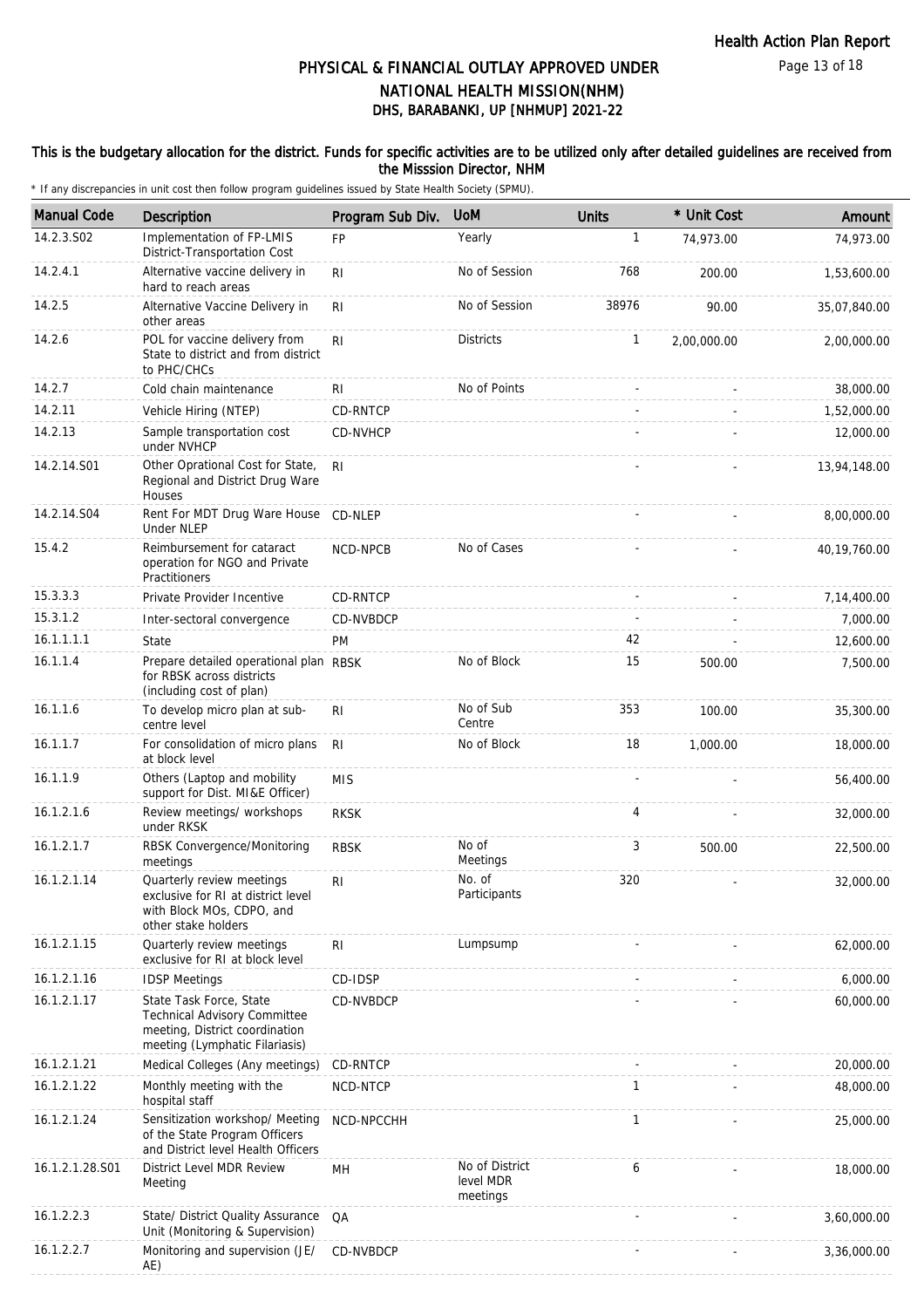Page 14 of 18

# DHS, BARABANKI, UP [NHMUP] 2021-22 PHYSICAL & FINANCIAL OUTLAY APPROVED UNDER NATIONAL HEALTH MISSION(NHM)

### This is the budgetary allocation for the district. Funds for specific activities are to be utilized only after detailed guidelines are received from the Misssion Director, NHM

| <b>Manual Code</b> | Description                                                                                                                                           | Program Sub Div. | <b>UoM</b>                                              | <b>Units</b> | * Unit Cost | Amount       |
|--------------------|-------------------------------------------------------------------------------------------------------------------------------------------------------|------------------|---------------------------------------------------------|--------------|-------------|--------------|
| 16.1.2.2.8         | Monitoring & Supervision<br>(Lymphatic Filariasis)                                                                                                    | CD-NVBDCP        |                                                         |              |             | 60,000.00    |
| 16.1.2.2.12        | District NCD Cell                                                                                                                                     | NCD-NPCDCS       |                                                         | $\mathbf{1}$ |             | 2,00,000.00  |
| 16.1.2.2.13        | Supervision and Monitoring                                                                                                                            | CD-RNTCP         |                                                         |              |             | 7,00,000.00  |
| 16.1.2.2.16        | Monitoring and Surveillance<br>(review meetings, Travel) under<br><b>NRCP</b>                                                                         | CD-NRCP          |                                                         |              |             | 50,000.00    |
| 16.1.2.S01         | Operational Cost and Mobilty<br>Support for District FPLMIS<br>Managers                                                                               | FP               | <b>Districts</b>                                        | 1            |             | 1,20,000.00  |
| 16.1.3.1.1         | Mobility Support for SPMU/State                                                                                                                       | МE               |                                                         |              |             | 54,000.00    |
| 16.1.3.1.2         | Mobility and communication<br>support for RKSK district<br>coordinator/ consultant                                                                    | <b>RKSK</b>      | No of Visits                                            | 1            | 300.00      | 31,800.00    |
| 16.1.3.1.9         | Mobility support for Rapid<br>Response Team                                                                                                           | CD-NVBDCP        |                                                         |              |             | 1,08,000.00  |
| 16.1.3.1.13        | Vehicle Operation (POL) (NTEP)                                                                                                                        | CD-RNTCP         |                                                         |              |             | 11,90,000.00 |
| 16.1.3.1.14        | Vehicle hiring (NTEP)                                                                                                                                 | CD-RNTCP         |                                                         |              |             | 5,94,000.00  |
| 16.1.3.1.18.2      | Hiring of Operational Vehicle<br>under NTCP                                                                                                           | NCD-NTCP         |                                                         | 1            |             | 4,80,000.00  |
| 16.1.3.3.1         | PM activities for World<br>Population Day' celebration<br>(Only mobility cost): funds<br>earmarked for district level<br>activities                   | <b>FP</b>        | No of Events                                            | $\mathbf{1}$ | 20,000.00   | 20,000.00    |
| 16.1.3.3.2         | PM activities for Vasectomy<br>Fortnight celebration (Only<br>mobility cost): funds earmarked<br>for district level activities                        | <b>FP</b>        | No of Events                                            | 1            | 5,000.00    | 5,000.00     |
| 16.1.3.3.3.S01     | Mobility Support for District -<br>M&E                                                                                                                | МE               | 02 Taxis hired<br>at Dist. for SS<br>@33000/Vehic<br>le | 24           | 33,000.00   | 7,92,000.00  |
| 16.1.3.3.3.S03     | Mobilty Support for CHO TA/DA                                                                                                                         | CP               | No. of CHO                                              |              | 500.00      | 9,04,500.00  |
| 16.1.3.3.5         | Mobility Costs for ASHA<br>Resource Centre/ASHA<br>Mentoring Group (Kindly Specify)                                                                   | CP               |                                                         |              |             | 10,000.00    |
| 16.1.3.3.7         | Mobility Support for supervision<br>for district level officers.                                                                                      | <b>RI</b>        | No of Distrcts                                          |              |             | 2,50,000.00  |
| 16.1.3.3.8         | MOBILITY: Travel Cost, POL,<br>etc. during outbreak<br>investigations and field visits for<br>monitoring programme activities<br>at DSU on need basis | CD-IDSP          |                                                         |              |             | 2,70,000.00  |
| 16.1.3.3.9         | Monitoring, Evaluation &<br>Supervision & Epidemic<br>Preparedness (Only Mobility<br>Expenses)                                                        |                  |                                                         |              |             | 1,98,000.00  |
| 16.1.3.3.10        | Travel expenses - Contractual<br>Staff at District level                                                                                              | CD-NLEP          |                                                         |              |             | 25,000.00    |
| 16.1.3.3.11        | Mobility Support: District Cell                                                                                                                       | CD-NLEP          |                                                         |              |             | 1,50,000.00  |
| 16.1.3.3.12        | Medical Colleges (All service<br>delivery to be budgeted under<br>B.30)                                                                               | CD-RNTCP         |                                                         |              |             | 24,000.00    |
| 16.1.3.3.13        | Miscellaneous/ Travel                                                                                                                                 | NCD-NMHP         |                                                         | 1            |             | 5,00,000.00  |
| 16.1.3.3.14        | <b>Enforcement Squads</b>                                                                                                                             | NCD-NTCP         |                                                         | 1            |             | 10,000.00    |
| 16.1.3.3.16        | District NCD Cell (TA, DA, POL)                                                                                                                       | NCD-NPCDCS       |                                                         | 1            |             | 2,00,000.00  |
| 16.1.3.3.17.S01    | Mission Parivar Vikas Campaign                                                                                                                        | FP               | No of<br>Campaign                                       | 28           | 1,000.00    | 28,000.00    |
| 16.1.3.4.1         | PM activities for World<br>Population Day' celebration                                                                                                | <b>FP</b>        | No of Events                                            | 15           | 1,000.00    | 15,000.00    |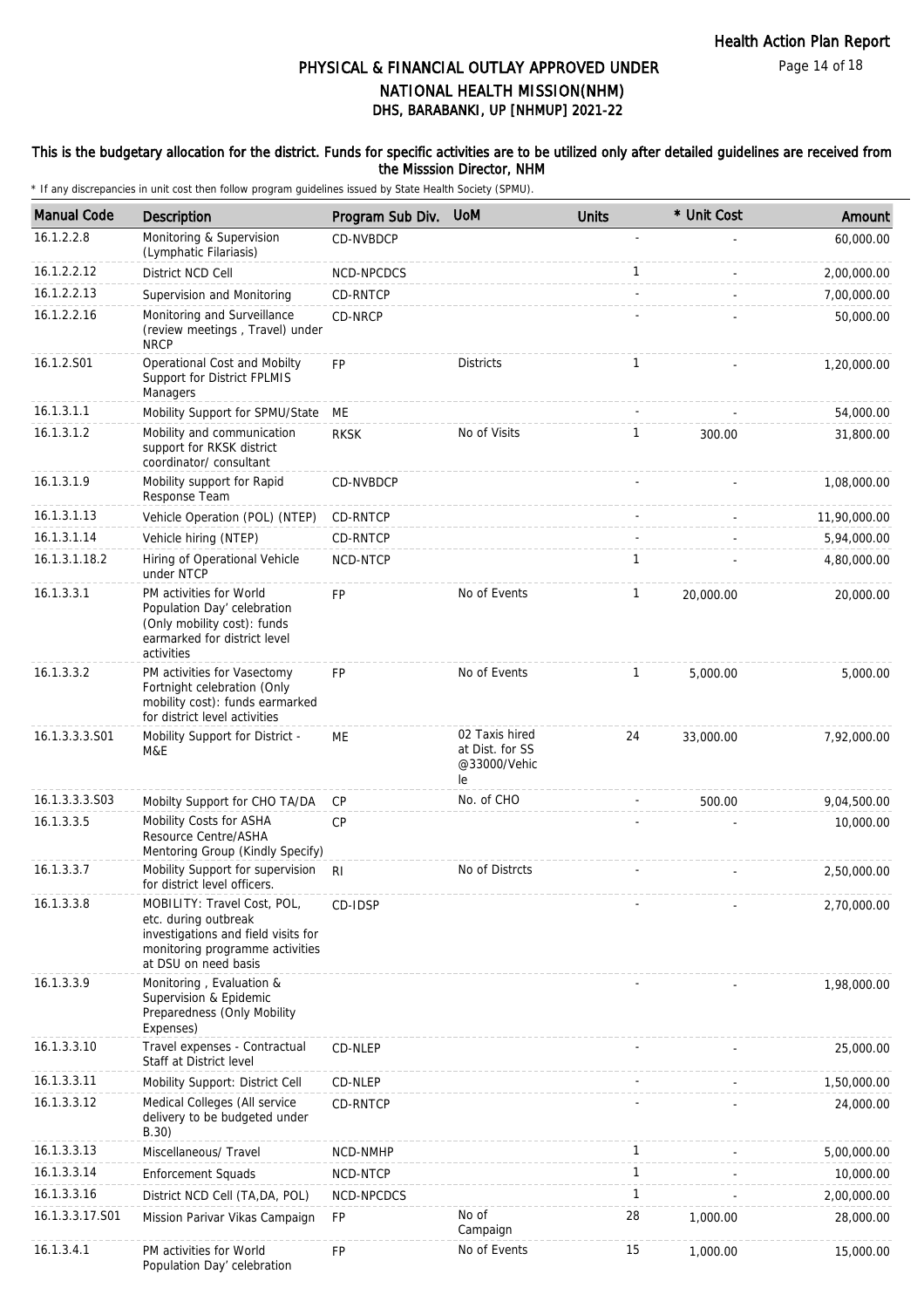Page 15 of 18

# PHYSICAL & FINANCIAL OUTLAY APPROVED UNDER NATIONAL HEALTH MISSION(NHM)

DHS, BARABANKI, UP [NHMUP] 2021-22

### This is the budgetary allocation for the district. Funds for specific activities are to be utilized only after detailed guidelines are received from the Misssion Director, NHM

| <b>Manual Code</b> | Description                                                                                                                 | Program Sub Div. | <b>UoM</b>                                                      | <b>Units</b>   | * Unit Cost | Amount       |
|--------------------|-----------------------------------------------------------------------------------------------------------------------------|------------------|-----------------------------------------------------------------|----------------|-------------|--------------|
|                    | (Only mobility cost): funds<br>earmarked for block level<br>activities                                                      |                  |                                                                 |                |             |              |
| 16.1.3.4.2         | PM activities for Vasectomy<br>Fortnight celebration (Only<br>mobility cost): funds earmarked<br>for block level activities | <b>FP</b>        | No of Events                                                    | 15             | 1,000.00    | 15,000.00    |
| 16.1.3.4.3.S01     | Mobility for Supportive<br>Supervision At Block Level-M&E                                                                   | ME               | 01 Taxi hired<br>at Block level<br>for SS<br>@33000/Vehic<br>le |                | 33,000.00   | 59,40,000.00 |
| 16.1.3.4.3.S02     | Mobility Support &<br>Commnication cost for BCPM                                                                            | CP               | No. of BCPM                                                     |                | 5,100.00    | 9,18,000.00  |
| 16.1.3.4.5.S01     | Communication Cost for HWC<br>Staff                                                                                         | CP               |                                                                 |                |             | 7,53,750.00  |
| 16.1.4.1.1         | JSY Administrative Expenses                                                                                                 | MН               | As per<br><b>Deliveries</b><br>Load                             |                |             | 35,60,560.00 |
| 16.1.4.1.5         | Office expenses on telephone,<br>fax, Broadband Expenses &<br><b>Other Miscellaneous</b><br>Expenditures                    | CD-IDSP          |                                                                 |                |             | 1,95,000.00  |
| 16.1.4.1.6         | contingency support                                                                                                         | <b>CD-NVBDCP</b> |                                                                 |                | $\sim$      | 50,000.00    |
| 16.1.4.1.10        | Office Operation (Miscellaneous)                                                                                            | CD-RNTCP         |                                                                 |                |             | 4,50,000.00  |
| 16.1.4.1.11        | Tobacco Cessation Centre (TCC): NCD-NTCP<br>Office Expenses                                                                 |                  |                                                                 | 1              |             | 1,00,000.00  |
| 16.1.4.2.1         | District Quality Assurance Unit<br>(Operational cost)                                                                       | QA               |                                                                 |                |             | 4,92,000.00  |
| 16.1.4.2.4         | Office operation & Maintenance - CD-NLEP<br><b>District Cell</b>                                                            |                  |                                                                 |                |             | 35,000.00    |
| 16.1.4.2.5         | District Cell - Consumables                                                                                                 | CD-NLEP          |                                                                 |                |             | 30,000.00    |
| 16.1.4.2.6         | Operational expenses of the<br>district centre : rent, telephone<br>expenses, website etc.                                  | NCD-NMHP         |                                                                 | 1              |             | 10,000.00    |
| 16.1.4.2.8         | District Tobacco Control Cell<br>(DTCC): Misc./Office Expenses                                                              | NCD-NTCP         |                                                                 | 1              |             | 5,00,000.00  |
| 16.1.4.2.9         | District NCD Cell (Contingency)                                                                                             | NCD-NPCDCS       |                                                                 | $\mathbf{1}$   |             | 1,00,000.00  |
| 16.1.4.3.1         | SNCU Data management<br>(excluding HR)                                                                                      | <b>CH</b>        | No of Units                                                     | $\overline{2}$ | 1,00,000.00 | 1,20,000.00  |
| 16.1.5.2.1         | Minor repairs and AMC of<br>IT/office equipment supplied<br>under IDSP                                                      | CD-IDSP          |                                                                 |                |             | 10,000.00    |
| 16.1.5.2.4         | Vehicle Operation (Maintenance) CD-RNTCP                                                                                    |                  |                                                                 |                |             | 1,53,000.00  |
| 16.1.5.3.1         | PM activities under Micronutrient RI<br>Supplementation Programme                                                           |                  | Lumpsump                                                        |                |             | 2,95,500.00  |
| 16.1.5.3.3         | Concurrent Audit system                                                                                                     | <b>FD</b>        |                                                                 |                |             | 1,44,000.00  |
| 16.1.5.3.7         | Epidemic preparedness (Dengue<br>& Chikungunya)                                                                             | CD-NVBDCP        |                                                                 |                |             | 35,000.00    |
| 16.1.5.3.16.S05    | <b>DPMU Operational Cost</b>                                                                                                | <b>HR</b>        |                                                                 | 1              |             | 13,76,220.00 |
| 16.1.5.3.16.S06    | <b>BPMU Oprational Cost</b>                                                                                                 | <b>HR</b>        |                                                                 | 15             |             | 31,25,520.00 |
| 16.1.5.3.16.S09    | Oprational Cost for RBSK                                                                                                    | <b>RBSK</b>      | No of DEIC<br>Manager                                           | 1              | 10,000.00   | 10,000.00    |
| 16.1.5.3.16.S10    | Operational cost of RBSK-MHT                                                                                                | <b>RBSK</b>      | No of Team                                                      | 30             | 14,000.00   | 4,20,000.00  |
| 16.1.5.3.16.S15    | Office & Administrative Expence<br>for State & District Rabies<br>Program                                                   | CD-NRCP          |                                                                 |                |             | 12,000.00    |
| 16.1.5.3.16.S18    | Office operational cost & other<br>office expences unedr NPCB                                                               | NCD-NPCB         |                                                                 |                |             | 1,00,000.00  |
| 16.1.5.3.16.S22.   | Pol & Opex of DG set of Vaccine RI                                                                                          |                  | <b>Districts</b>                                                |                | 1,20,000.00 | 1,20,000.00  |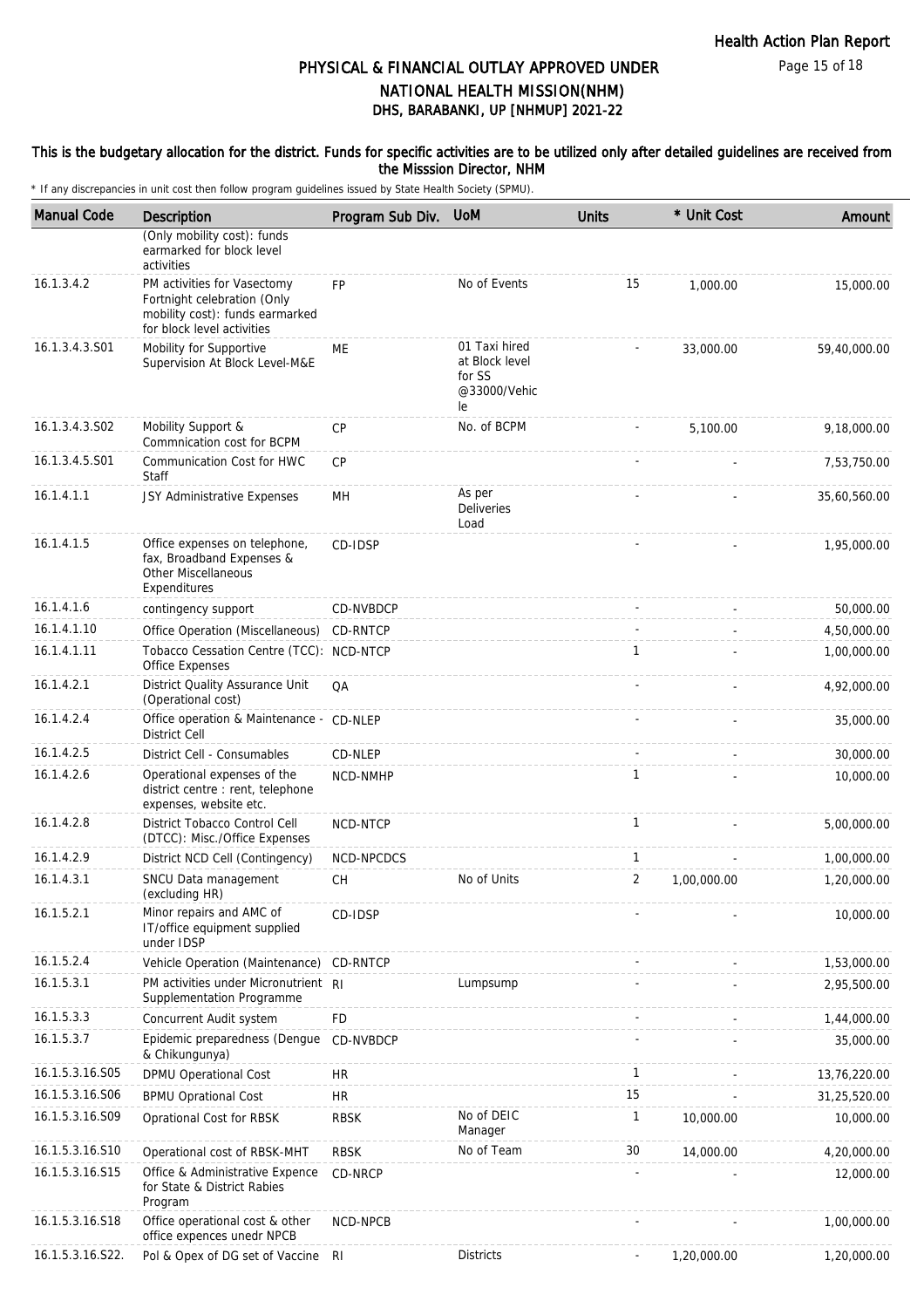#### This is the budgetary allocation for the district. Funds for specific activities are to be utilized only after detailed guidelines are received from the Misssion Director, NHM

| <b>Manual Code</b> | Description                                                                      | Program Sub Div. | <b>UoM</b>                      | <b>Units</b>   | * Unit Cost | Amount       |
|--------------------|----------------------------------------------------------------------------------|------------------|---------------------------------|----------------|-------------|--------------|
|                    | Storage at District level & other<br>Cold Chain Point under RI                   |                  |                                 |                |             |              |
| 16.2.1.S02         | Data Entry Operator                                                              | <b>FP</b>        | No of<br>HR/MONTH               | $\mathbf{1}$   | 14,071.00   | 2,55,259.00  |
| 16.2.1.S11         | Contigency District PCPNDT Cell                                                  | <b>FP</b>        | No of<br>District/Month         | $\mathbf{1}$   | 5,000.00    | 5,000.00     |
| 16.2.2.S03         | District Level Mobility Support<br>for PNDT Team                                 | <b>FP</b>        | No of Distrcts                  | $\mathbf{1}$   | 50,000.00   | 50,000.00    |
| 16.3.2.S01         | Mobility Support for HMIS &<br><b>MCTS Block Level</b>                           | <b>MIS</b>       |                                 | 15             |             | 54,000.00    |
| 16.3.3.S01         | Operational cost for HMIS &<br>MCTS-AMC                                          | <b>MIS</b>       |                                 |                |             | 1,45,200.00  |
| 16.3.3.S02         | Operational cost for HMIS &<br>MCTS-Internet                                     | <b>MIS</b>       |                                 |                |             | 2,16,000.00  |
| 16.3.3.S03         | Operational cost for HMIS &<br>MCTS-Office Expenditure                           | <b>MIS</b>       |                                 |                |             | 3,06,000.00  |
| 16.3.3.S04         | Operational cost for HMIS &<br>MCTS-Recurring Charges for<br><b>ANMOL Tablet</b> | <b>MIS</b>       |                                 | 360            |             | 12,96,000.00 |
| 16.4.2.1.1.S01     | District Programme Manager                                                       | HR               |                                 | $\mathbf{1}$   |             | 6,61,632.00  |
| 16.4.2.1.1.S02     | <b>District Community Process</b><br>Manager                                     | <b>HR</b>        |                                 | $\mathbf{1}$   |             | 5,38,488.00  |
| 16.4.2.1.1.S04     | District Accounts Manager                                                        | HR               |                                 | $\mathbf{1}$   |             | 5,38,488.00  |
| 16.4.2.1.1.S05     | District Data Cum Account<br>Assistant                                           | <b>HR</b>        |                                 | $\mathbf{1}$   |             | 3,67,548.00  |
| 16.4.2.1.1.S06     | DEIC manager                                                                     | <b>RBSK</b>      |                                 | $\mathbf{1}$   | ä,          | 5,79,888.00  |
| 16.4.2.1.1.S09     | Support Staff                                                                    | HR               |                                 | $\mathbf{1}$   |             | 2,00,775.00  |
| 16.4.2.1.1.S11     | District M I & E Officer                                                         | <b>MIS</b>       |                                 |                |             | 1,80,000.00  |
| 16.4.2.1.2.S01     | <b>RKSK Consultant</b>                                                           | <b>RKSK</b>      |                                 | $\mathbf{1}$   |             | 3,00,000.00  |
| 16.4.2.1.2.S02     | District Consultant (MH)                                                         | MH               | No of District<br>Consultant MH | $\mathbf{1}$   |             | 4,80,000.00  |
| 16.4.2.1.2.S04     | District Hospital Quality Manager QA                                             |                  |                                 | $\overline{2}$ |             | 12,21,000.00 |
| 16.4.2.1.2.S05     | <b>District Consultant Quality</b><br>Assurance                                  | QA               |                                 | $\mathbf{1}$   |             | 6,08,600.00  |
| 16.4.2.1.8.S01     | Programme cum Admin. Asst.                                                       | QA               |                                 | $\mathbf{1}$   |             | 2,34,915.00  |
| 16.4.2.2.2.S01     | District Epidemiologist-CD-IDSP                                                  | CD-IDSP          |                                 |                |             | 9,18,918.00  |
| 16.4.2.2.4.S01     | Sr PMDT-TB HIV Coodinators                                                       | <b>CD-RNTCP</b>  |                                 |                |             | 4,68,846.00  |
| 16.4.2.2.4.S02     | PPM Coordinator-RNTCP                                                            | CD-RNTCP         |                                 |                |             | 8,95,000.00  |
| 16.4.2.2.4.S03     | District Programme Coordinator-<br><b>RNTCP</b>                                  | CD-RNTCP         |                                 |                |             | 4,90,000.00  |
| 16.4.2.2.5.S01     | District Data Manager-CD-IDSP                                                    | CD-IDSP          |                                 |                |             | 3,91,822.00  |
| 16.4.2.2.6.S01     | Senior Treatment<br>Supervisor(STS)                                              | CD-RNTCP         |                                 |                |             | 76,82,370.00 |
| 16.4.2.2.6.S03     | Senior TB Lab Supervisor(STLS)                                                   | CD-RNTCP         |                                 |                |             | 26,24,070.00 |
| 16.4.2.2.7.S01     | Accountant- Full time                                                            | CD-RNTCP         |                                 |                |             | 3,39,000.00  |
| 16.4.3.1.1.S01     | Block Programme Manager                                                          | <b>HR</b>        |                                 | 15             |             | 60,64,920.00 |
| 16.4.3.1.1.S02     | <b>Block Account Manager</b>                                                     | <b>HR</b>        |                                 | 15             |             | 47,94,234.00 |
| 16.4.3.1.1.S03     | <b>Block Community Process</b><br>Manager                                        | CP               |                                 |                |             | 42,93,144.00 |
| 16.4.3.1.9.S03     | Data Entry Operator-HR                                                           | <b>HR</b>        |                                 | $\overline{2}$ |             | 5,57,040.00  |
| 16.4.3.1.9.S04     | Data Entry Operator-MCTS OPR<br>820 MIS                                          | <b>MIS</b>       |                                 | 15             |             | 39,54,960.00 |
| 16.4.3.1.9.S05     | Data Entry Operator-MIS<br>Outsource                                             | <b>MIS</b>       |                                 | 5288           |             | 26,440.00    |
| 16.4.3.1.9.S07     | Data Entry Operator-RI                                                           | <b>RI</b>        |                                 |                |             | 2,37,510.00  |
| 16.4.3.1.9.S08     | Data Entry Operator-RNTCP                                                        | CD-RNTCP         |                                 |                |             | 3,65,000.00  |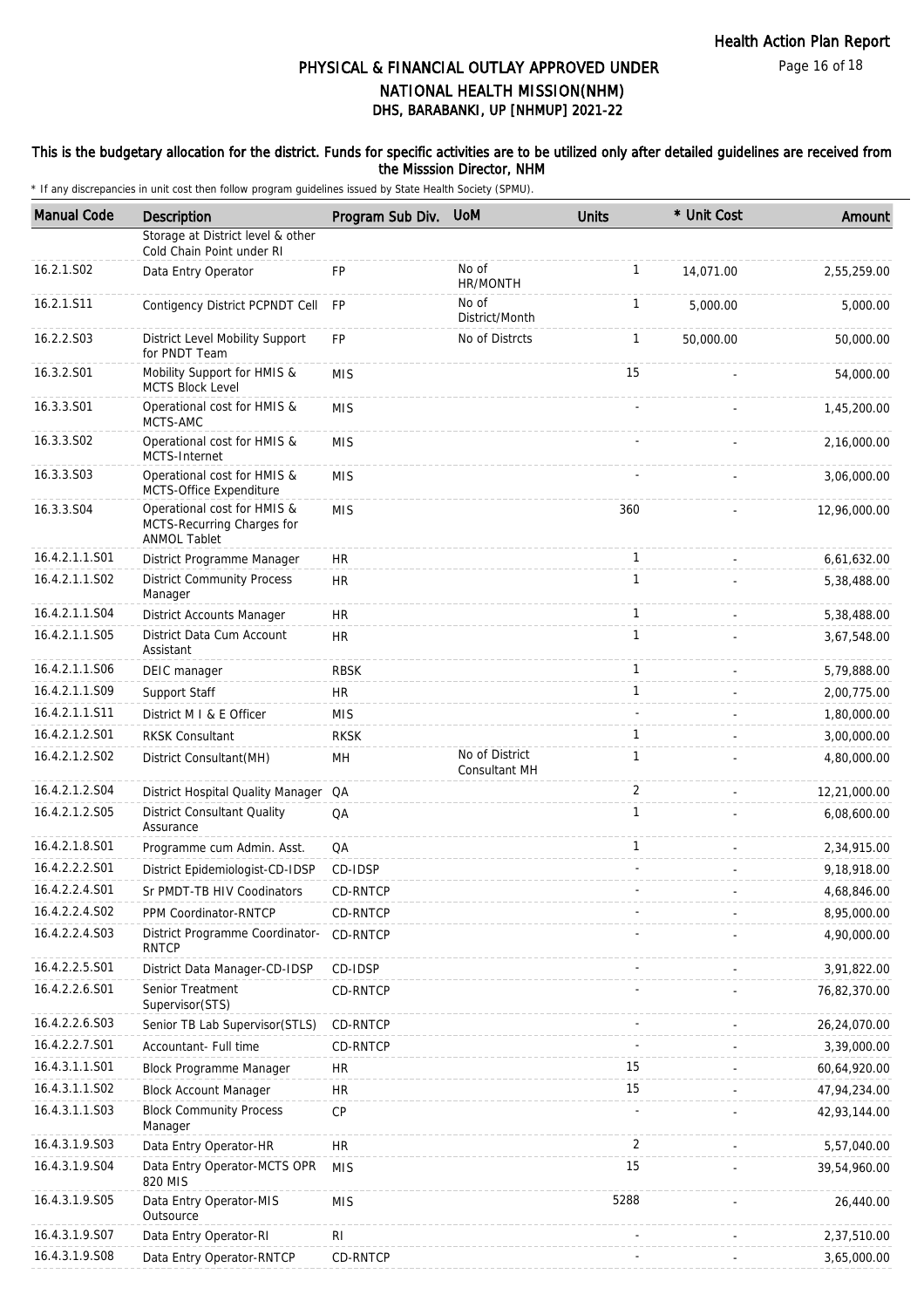Page 17 of 18

# DHS, BARABANKI, UP [NHMUP] 2021-22 PHYSICAL & FINANCIAL OUTLAY APPROVED UNDER NATIONAL HEALTH MISSION(NHM)

### This is the budgetary allocation for the district. Funds for specific activities are to be utilized only after detailed guidelines are received from the Misssion Director, NHM

| <b>Manual Code</b> | Description                                                                                                     | Program Sub Div. | <b>UoM</b>                                   | <b>Units</b>   | * Unit Cost | Amount       |
|--------------------|-----------------------------------------------------------------------------------------------------------------|------------------|----------------------------------------------|----------------|-------------|--------------|
| 16.4.3.1.9.S11     | Data Entry Operator- CD-IDSP                                                                                    | CD-IDSP          |                                              |                |             | 1,98,524.00  |
| 16.4.3.1.9.S13     | Data Entry Operator- NBCP-<br><b>District</b>                                                                   | NCD-NPCB         |                                              |                |             | 1,60,606.00  |
| 17.2.1             | Telemedicine/ teleconsultation<br>facility under Ayushman Bharat<br>H&WC                                        | <b>CP</b>        |                                              |                |             | 21,66,000.00 |
| 17.8.S05           | Internet Cost to ASHA & AF at<br><b>HWC</b>                                                                     | <b>CP</b>        | No of ASHA &<br>AF                           |                | 200.00      | 29,21,400.00 |
| 18.1.4             | Counseling training for Service<br>Provider                                                                     | <b>FP</b>        | No of Batch                                  | $\mathbf{1}$   | 15,400.00   | 15,400.00    |
| U.1.1.1.2          | Support for implementation of<br><b>NVBDCP</b>                                                                  | CD-NVBDCP        |                                              |                |             | 4,84,600.00  |
| U.1.3.1            | Operational Expenses of UPHCs<br>(excluding rent)                                                               | <b>NUHM</b>      | No of UPHC                                   | 2              | 8,000.00    | 1,68,000.00  |
| U.2.2.1            | Mobility support for ANM/LHV                                                                                    | <b>NUHM</b>      | No of ANM                                    | 7              | 500.00      | 42,000.00    |
| U.2.3.1            | <b>UHNDs</b>                                                                                                    | <b>NUHM</b>      | No of ANM                                    | 7              | 1,000.00    | 84,000.00    |
| U.2.3.2            | Special outreach camps in<br>slums/ vulnerable areas                                                            | <b>NUHM</b>      | No of UPHC                                   | 1              | 6,500.00    | 39,000.00    |
| U.3.1.1.1          | Incentives for routine activities                                                                               | <b>NUHM</b>      | No of ASHA                                   | 17             | 2.000.00    | 4,08,000.00  |
| U.3.1.1.2          | ASHA incentives for Ayushman<br><b>Bharat Health &amp; Wellness</b><br>Centres (H&WC)                           | <b>NUHM</b>      | No of ASHA                                   | 4              | 1,000.00    | 48,000.00    |
| U.3.1.1.3.S01      | Incentive for Health Promotion<br>Day for ASHAs                                                                 | <b>NUHM</b>      | No of ASHA                                   | 17             | 200.00      | 40,800.00    |
| U.3.1.1.3.S02      | Incentive for PMMVY for ASHAs                                                                                   | <b>NUHM</b>      | No of<br>Benificary                          | 238            | 100.00      | 23,800.00    |
| U.3.1.1.3.S03      | Incentive for Dengue and<br>chikenguiniya for ASHAs                                                             | CD-NVBDCP        |                                              |                |             | 17,000.00    |
| U.3.1.3.1          | Supportive provisions (uniform/<br>awards etc)                                                                  | <b>NUHM</b>      |                                              | 17             |             | 11,200.00    |
| U.4.1.1.2          | Untied grants to UPHCs Rented<br>Building                                                                       | <b>NUHM</b>      | No of UPHC                                   | 2              | 1,00,000.00 | 2,00,000.00  |
| U.4.1.4            | Untied grants to MAS                                                                                            | <b>NUHM</b>      | No of MASs                                   | 17             | 5,000.00    | 85,000.00    |
| U.5.1.4.           | Rent for UPHC                                                                                                   | <b>NUHM</b>      | No of UPHC                                   | 2              | 17,325.00   | 3,63,825.00  |
| U.6.1.1            | Equipment for AB-HWCs                                                                                           | <b>NUHM</b>      | No of New<br><b>UPHC</b>                     | 1              | 3,00,000.00 | 3,00,000.00  |
| U.6.2.1.1          | Procurement of drugs for AB-<br>H&WCs                                                                           | <b>NUHM</b>      | No of HWC                                    | 1              | 1,30,000.00 | 1,30,000.00  |
| U.6.2.1.2          | Procurement of drugs for<br>facilities other than AB-HWCs                                                       | <b>NUHM</b>      | No of HWC                                    | $\mathbf{1}$   | 1,30,000.00 | 1,30,000.00  |
| U.6.2.2.1          | <b>ASHA Drug Kits</b>                                                                                           | <b>NUHM</b>      | No of New<br><b>ASHA</b>                     | 8              | 750.00      | 6,000.00     |
| U.6.3.1            | Tablets/ software for IT support<br>of Ayushman Bharat H&WC                                                     | <b>NUHM</b>      |                                              | 1              |             | 10,000.00    |
| U.8.1.1.1          | ANMs/LHVs UPHC                                                                                                  | <b>NUHM</b>      |                                              | $\overline{7}$ |             | 13,09,221.00 |
| U.8.1.2.1          | Staff nurse UPHC                                                                                                | <b>NUHM</b>      |                                              | 5              |             | 12,66,428.00 |
| U.8.1.3.1          | Lab Technicians UPHC                                                                                            | <b>NUHM</b>      |                                              | $\overline{2}$ |             | 3,25,327.00  |
| U.8.1.4.1          | Pharmacists UPHC                                                                                                | <b>NUHM</b>      |                                              | 2              |             | 4,91,571.00  |
| U.8.1.8.1.1        | MO at UPHC Full-time                                                                                            | <b>NUHM</b>      |                                              | $\overline{2}$ |             | 13,31,804.00 |
| U.8.1.10.1         | Other Support staff                                                                                             | <b>NUHM</b>      |                                              | 5              |             | 7,31,898.00  |
| U.8.4.1            | Performance linked Payment/<br>Team based incentives for<br>Ayushman Bharat Health &<br>Wellness Centres (H&WC) | <b>NUHM</b>      |                                              | $\mathbf{1}$   |             | 1,80,000.00  |
| U.12.1             | Printing activities                                                                                             | <b>NUHM</b>      |                                              | 34             |             | 8,925.00     |
| U.12.2             | Printing activities for H&WC                                                                                    | <b>NUHM</b>      | No of C-Bac<br>form, Reffral<br>Slip, Family | 4              | 10.00       | 16,000.00    |